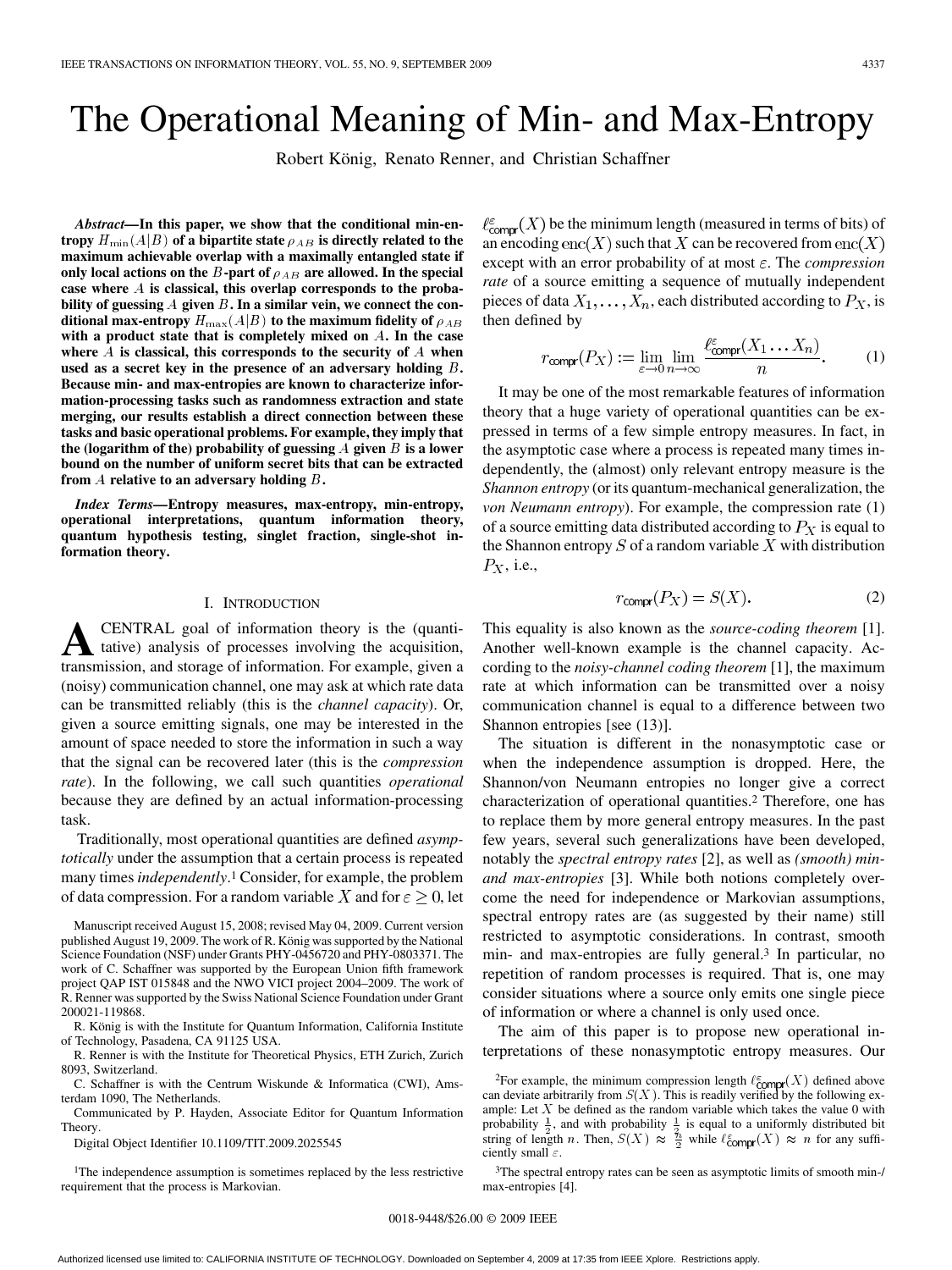main findings are motivated and described in the following sections, which are organized as follows. In Section I-A, we review the notion of min-/max-entropies, our central object of interest. These entropy measures are the basis for the definition of *smooth* min-/max-entropies, which can be seen as generalizations of Shannon/von Neumann entropy, as indicated above. Their properties are discussed later in Section I-A. After this preparation, we will turn to connections between (smooth) min/max-entropies and operational quantities, starting with some important examples in Section I-B. We then summarize the new operational interpretations derived in this work as well as their implications in Section I-C.

## *A. (Smooth) Min-/Max-Entropy: Basic Definitions*

*1) Min-/Max-Entropy:* We start with the definition of *conditional min-entropy*. This quantity (and the closely related conditional max-entropy) is the main object of study of this paper. In what follows,  $\mathsf{id}_A$  denotes the identity on system A.

*Definition 1:* Let  $\rho = \rho_{AB}$  be a bipartite density operator. The min-entropy of  $A$  conditioned on  $B$  is defined by

$$
H_{\min}(A|B)_{\rho} := -\inf_{\sigma_B} D_{\infty}(\rho_{AB}||\mathrm{id}_A \otimes \sigma_B) \tag{3}
$$

where the infimum ranges over all normalized density operators  $\sigma_B$  on subsystem B and where<sup>4</sup>

$$
D_{\infty}(\tau||\tau') := \inf \{ \lambda \in \mathbb{R} : \tau \le 2^{\lambda} \tau' \}. \tag{4}
$$

It is interesting to note that the Shannon/von Neumann entropy could be defined in a similar way. Namely, if we replace  $H_{\text{min}}$  by the von Neumann entropy S and  $D_{\infty}$  by the relative entropy<sup>5</sup> D in (3), we find

$$
S(A|B)_{\rho} = -\inf_{\sigma_B} D(\rho_{AB}||id_A \otimes \sigma_B).
$$

This equality is readily verified using the fact that  $D(\tau || \tau')$  is nonnegative for any normalized  $\tau$ ,  $\tau'$  and equals zero if  $\tau = \tau'$ .

For a tripartite pure state  $\rho = \rho_{ABC}$ , the von Neumann entropy satisfies the equality6

$$
S(A|B)_{\rho} = -S(A|C)_{\rho}.
$$
 (5)

The same is no longer true for the min-entropy. However, it turns out that the entropy obtained by replacing the system  $B$  by the "purifying system"  $C$  often appears in expressions characterizing operational quantities. This motivates the following definition.

<sup>6</sup>Note that, by definition,  $S(A|B) = S(AB) - S(B)$  and  $S(A|C) =$  $S(AC) - S(C)$ . The equality then follows from the fact that, by the Schmidt decomposition,  $S(AB) = S(C)$  and  $S(B) = S(AC)$ .

*Definition 2:* Let  $\rho = \rho_{AB}$  be a bipartite density operator. The max-entropy of  $A$  conditioned on  $B$  is defined by

$$
H_{\text{max}}(A|B)_{\rho} := -H_{\text{min}}(A|C)_{\rho} \tag{6}
$$

where the min-entropy on the right-hand side is evaluated for a purification  $\rho_{ABC}$  of  $\rho_{AB}$ .<sup>7</sup>

This is well defined because all purifications of  $\rho_{AB}$  are related by unitaries on C, and the quantity  $H_{\text{min}}(A|C)_{\rho}$  is invariant under such unitaries.

We point out that  $H_{\text{min}}$  and  $H_{\text{max}}$  could have been defined alternatively by starting from an expression for  $H_{\text{max}}$  and subsequent definition of  $H_{\text{min}}$  by purification [i.e., (6)]. In this sense, both quantities are equally fundamental.

If the state  $\rho$  is clear from the context, we will omit the subscript in  $H_{\text{min}}(A|B)_{\rho}$  and  $H_{\text{max}}(A|B)_{\rho}$ . Also, in the special case where the system  $B$  is trivial (i.e., one-dimensional), we omit the conditioning and simply write  $H_{\text{min}}(A)$  and  $H_{\text{max}}(A)$ . Note that the above definitions also apply to classical probability distributions  $P_X$  which can always be written as quantum states  $\rho_X = \sum_x P_X(x) |x\rangle\langle x|$  for some orthonormal basis  $\{|x\rangle\}_x$ .

To get some more intuition for these definitions, it may help to compute their value for certain special states. One extreme case are product states  $\rho_{AB} = \rho_A \otimes \rho_B$ , for which one readily verifies that the min-entropy only depends on the maximum eigenvalue  $\|\rho_A\|_{\infty}$  of  $\rho_A$ , i.e.,  $H_{\min}(A|B)_{\rho} = -\log_2 \|\rho_A\|_{\infty}$ . Note that this corresponds to the Rényi entropy of order infinity of the density operator  $\rho_A$ . Similarly, we get  $H_{\text{max}}(A|B)_{\rho} = 2\log_2 \text{tr}\sqrt{\rho_A}$ , which is the Rényi entropy of order  $\frac{1}{2}$  of  $\rho_A$  [see (24)]. Another extreme case is where  $\rho_{AB}$ is a pure state. Here, one finds  $H_{\text{min}}(A|B)_{\rho} = -\log_2(\text{tr}\sqrt{\rho_A})^2$ and  $H_{\text{max}}(A|B)_{\rho} = \log_2 ||\rho_A||_{\infty}$ .

*2) Smooth Min-/Max-Entropy:* The *smooth* min/max-entropy of a state  $\rho$  is defined by the corresponding (nonsmooth) min/max-entropy for an "optimal" state  $\rho'$  in a  $\varepsilon$ -neighborhood of  $\rho$ , where  $\varepsilon$  is called *smoothness parameter*.

*Definition 3:* Let  $\rho = \rho_{AB}$  be a bipartite density operator and let  $\varepsilon \geq 0$ . The  $\varepsilon$ -smooth min- and max-entropy of A conditioned on  $B$  are given by

$$
H_{\min}^{\varepsilon}(A|B)_{\rho} := \sup_{\rho'} H_{\min}(A|B)_{\rho'}
$$

$$
H_{\max}^{\varepsilon}(A|B)_{\rho} := \inf_{\rho'} H_{\max}(A|B)_{\rho'}
$$

where the supremum ranges over all density operators  $\rho' = \rho'_{AB}$ which are  $\varepsilon$ -close to  $\rho$ .<sup>8</sup>

<sup>7</sup>In the existing literature,  $H_{\text{max}}$  and  $H_{\text{max}}^{\varepsilon}$  are sometimes defined in a different manner (closely related to the Rényi entropy of order 0). It can be shown, however, that the smooth variants of these definitions only deviate by an additive term which is logarithmic in the smoothness parameter (see [5]).

8In the classical case, smooth entropies are usually defined with respect to the trace distance  $\delta_{tr}(\rho, \sigma) = \frac{1}{2} || \rho - \sigma ||_1$ . Quantum mechanically, distance measures based on the fidelity  $F(\rho, \sigma) = ||\sqrt{\rho} \sqrt{\sigma}||_1$  are more suitable because they are invariant under purifications. Candidates are the *Bures distance*  $\|\rho - \rho\|$  $\sigma \|_{B} = \sqrt{2 - 2F(\rho, \sigma)}$  and the *angle*  $\|\rho - \sigma\|_{A} = \arccos F(\rho, \sigma)$ . The corresponding definitions are essentially equivalent because of the inequalities  $1 - F(\rho, \sigma) \leq \delta_{\mathsf{tr}}(\rho, \sigma) \leq \sqrt{1 - F(\rho, \sigma)^2}.$ 

<sup>&</sup>lt;sup>4</sup>For commuting density operators  $\tau$  and  $\tau'$ , the quantity  $D_{\infty}(\tau || \tau')$  corresponds to the (classical) relative Rényi entropy of order  $\infty$ . In general, the relative Rényi entropy of order  $\alpha$  of two probability distributions P and Q is defined as  $D_{\alpha}(P,Q) := \frac{1}{\alpha-1} \log_2 \sum_{x} P_X(x)^{\alpha} Q(x)^{1-\alpha}$ , and  $D_{\infty}$  is obtained in the limit  $\alpha \to \infty$ .

<sup>5</sup>Note that the relative entropy (also knows as Kullback–Leibler divergence)  $D(\tau || \tau') := \text{tr}(\tau (\log_2 \tau - \log_2 \tau'))$  is also defined for unnormalized operators  $\tau'$ .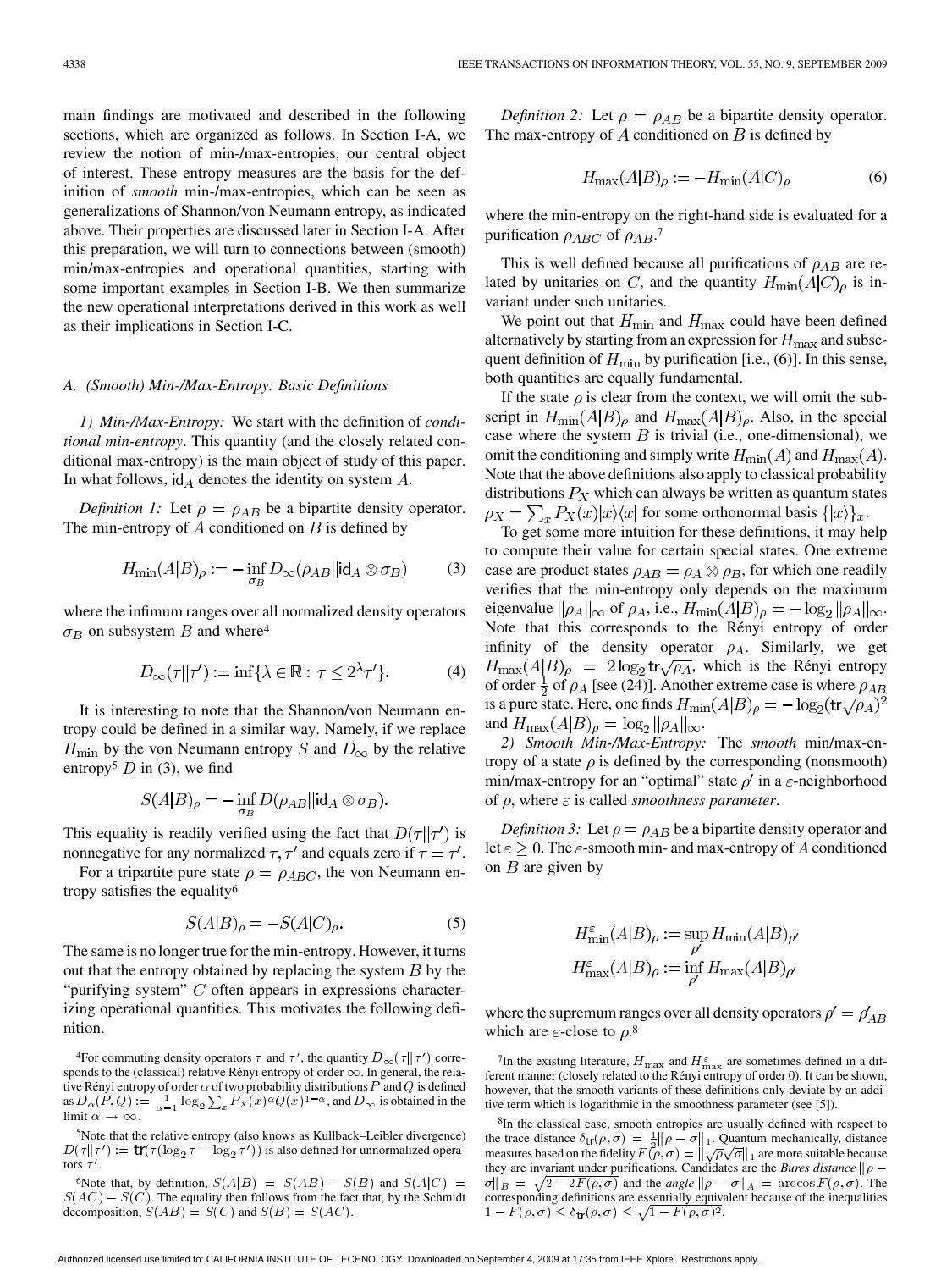*3) Basic Properties:* It follows directly from the definitions that the same kind of duality between min- and max-entropy holds between the corresponding smooth versions, namely

$$
H_{\text{max}}^{\varepsilon}(A|B)_{\rho} = -H_{\text{min}}^{\varepsilon}(A|C)_{\rho} \tag{7}
$$

for a purification  $\rho_{ABC}$  of  $\rho_{AB}$ .

As already indicated, smooth min-/max-entropies can be seen as generalizations of the Shannon/von Neumann entropy . More precisely, the latter can be written in terms of the former [6], [5], i.e.,

$$
S(A|B)_{\rho} = \lim_{\varepsilon \to 0} \lim_{n \to \infty} \frac{1}{n} H_{\min}^{\varepsilon} (A^n | B^n)_{\rho^{\otimes n}} \tag{8}
$$

$$
S(A|B)_{\rho} = \lim_{\varepsilon \to 0} \lim_{n \to \infty} \frac{1}{n} H_{\text{max}}^{\varepsilon} (A^n | B^n)_{\rho^{\otimes n}}.
$$
 (9)

Note that the two statements are trivially equivalent because of (5) and (7).

Given these asymptotic relations, it is not surprising that smooth min-/max-entropies share various properties with the Shannon/von Neumann entropy. For example, they are strongly subadditive, i.e.,

$$
H_{\min}^{\varepsilon}(A|B) \ge H_{\min}^{\varepsilon}(A|BC)
$$
 (10)

and likewise for  $H_{\text{max}}^{\varepsilon}$ . In fact, inequality (10) can be seen as a generalization of the strong subadditivity of the von Neumann entropy  $S(A|B) \geq S(A|BC)$ , which can be recovered by virtue of identity (8), i.e., for any  $\rho_{ABC}$ 

$$
S(A|B)_{\rho} \stackrel{\text{(8)}}{=} \lim_{\varepsilon \to 0} \lim_{n \to \infty} \frac{1}{n} H_{\min}^{\varepsilon} (A^n | B^n)_{\rho^{\otimes n}}
$$
  
\n
$$
\stackrel{\text{(10)}}{\geq} \lim_{\varepsilon \to 0} \lim_{n \to \infty} \frac{1}{n} H_{\min}^{\varepsilon} (A^n | B^n C^n)_{\rho^{\otimes n}}
$$
  
\n
$$
\stackrel{\text{(8)}}{=} S(A|BC)_{\rho}.
$$

Interestingly, despite its generality, inequality (10) is easy to prove, as we will see at the end of Section I-C.

## *B. Operational Quantities in Terms of Smooth Min-/Max-Entropy*

The main reason for considering (smooth) min-/max-entropies is that they are well suited for the characterization of operational quantities in the most general case. Recall that expressions for operational quantities involving the Shannon/von Neumann entropy, e.g., (2), are typically only valid asymptotically, under the assumption that certain resources can be used many times independently. Interestingly, the structure of such expressions essentially remains the same if one drops these assumptions, except that smooth entropies take the place of Shannon/von Neumann entropy. The purpose of this section is to illustrate this phenomenon with a few examples.

*1) Data Compression:* We start with the example of data compression, which has already been introduced above. For a random variable X and  $\varepsilon \geq 0$ , let again  $\ell_{\text{compr}}^{\varepsilon}(X)$  be the minimum length of an encoding from which the value of  $X$  can be recovered correctly with probability at least  $1 - \varepsilon$ . It can then be

shown that  $\ell_{\text{compr}}^{\varepsilon}(X)$  is essentially equal to the smooth max-entropy of  $X$  [3]. More precisely, we have

$$
\ell_{\text{compr}}^{\varepsilon}(X) = H_{\text{max}}^{\varepsilon'}(X) + O(\log 1/\varepsilon) \tag{11}
$$

for some  $\varepsilon' \in [\frac{1}{2}\varepsilon, 2\varepsilon]$ . The *O*-notation indicates that equality holds up to an additive term of the order  $\log 1/\varepsilon$ .<sup>9</sup> In typical applications, this logarithmic term is much smaller than the other quantities occurring in the expression. In particular, the term is independent of the size of the resource (in our case, the random variable  $X$ ), and thus becomes irrelevant in the asymptotic limit of large resources.

We stress that (11) is valid for a *single* realization of the random variable  $X$ , and thus strictly generalizes Shannon's source coding theorem described at the beginning of this section. Identity (2) can be recovered as an asymptotic limit of (11), for  $X$  consisting of many independent and identically distributed (i.i.d.) pieces  $X_1, \ldots, X_n$ , i.e.,

$$
r_{\text{compr}}(P_X) \stackrel{(1)}{=} \lim_{\varepsilon \to 0} \lim_{n \to \infty} \frac{\ell_{\text{compr}}^{\varepsilon}(X_1 \dots X_n)}{n}
$$

$$
\stackrel{(11)}{=} \lim_{\varepsilon \to 0} \lim_{n \to \infty} \frac{1}{n} H_{\text{max}}^{\varepsilon}(X_1 \dots X_n)
$$

$$
\stackrel{(9)}{=} S(X).
$$

*2) Channel Coding:* As a second example, we consider the noisy-channel coding problem. For any  $\varepsilon \geq 0$ , let  $\ell_{\text{transm}}^{\varepsilon}(X \to$  $Y$ ) be the maximum number of bits that can be transmitted in *one use* of a classical noisy channel  $X \rightarrow Y$  (specified by a conditional probability distribution  $P_{Y|X}$ ) with maximum error probability  $\varepsilon$ . As shown in [7], this quantity is given by

$$
\ell_{\text{transm}}^{\varepsilon}(X \to Y) = \max_{P_X} \left( H_{\min}^{\varepsilon'}(X) - H_{\max}^{\varepsilon'}(X|Y) \right) + O(\log 1/\varepsilon)
$$
\n(12)

for some  $\varepsilon' \in [\frac{1}{2}\varepsilon, 2\varepsilon]$ .

Similarly to the example of source coding, we may consider the special case where the channel allows many mutually independent transmissions. The figure of merit then is the *channel capacity*

$$
r_{\mathrm{transm}}(P_{Y|X}) := \lim_{\varepsilon \to 0} \lim_{n \to \infty} \frac{\ell_{\mathrm{transm}}^{\varepsilon}(X^n \to Y^n)}{n}
$$

that is, the maximum rate at which information can be transmitted by *n* uses of the channel  $X \to Y$ , in the limit of large *n*. Using the nonasymptotic statement (12) together with (8) and (9), we find

$$
r_{\text{transm}}(P_{Y|X}) = \max_{P_X} (S(X) - S(X|Y))
$$

$$
= \max_{P_X} I(X:Y).
$$
(13)

This is Shannon's well-known noisy-channel coding theorem.

*3) Privacy Amplification:* Let  $X$  be a classical random variable and let  $B$  be (possibly quantum-mechanical) side information. The goal of *randomness extraction* is to compute a bit

<sup>9</sup>Note that the smooth entropies are monotonic functions of  $\varepsilon$ . Equality (11) is thus just a way to state that the operational quantity  $\ell_{\text{COMPP}}^{\varepsilon}(X)$  lies in the interval  $[H_{\text{max}}^{2\varepsilon}(X), H_{\text{max}}^{\varepsilon/2}(X)]$ , up to some additive constant of the order  $\log 1/\varepsilon$ .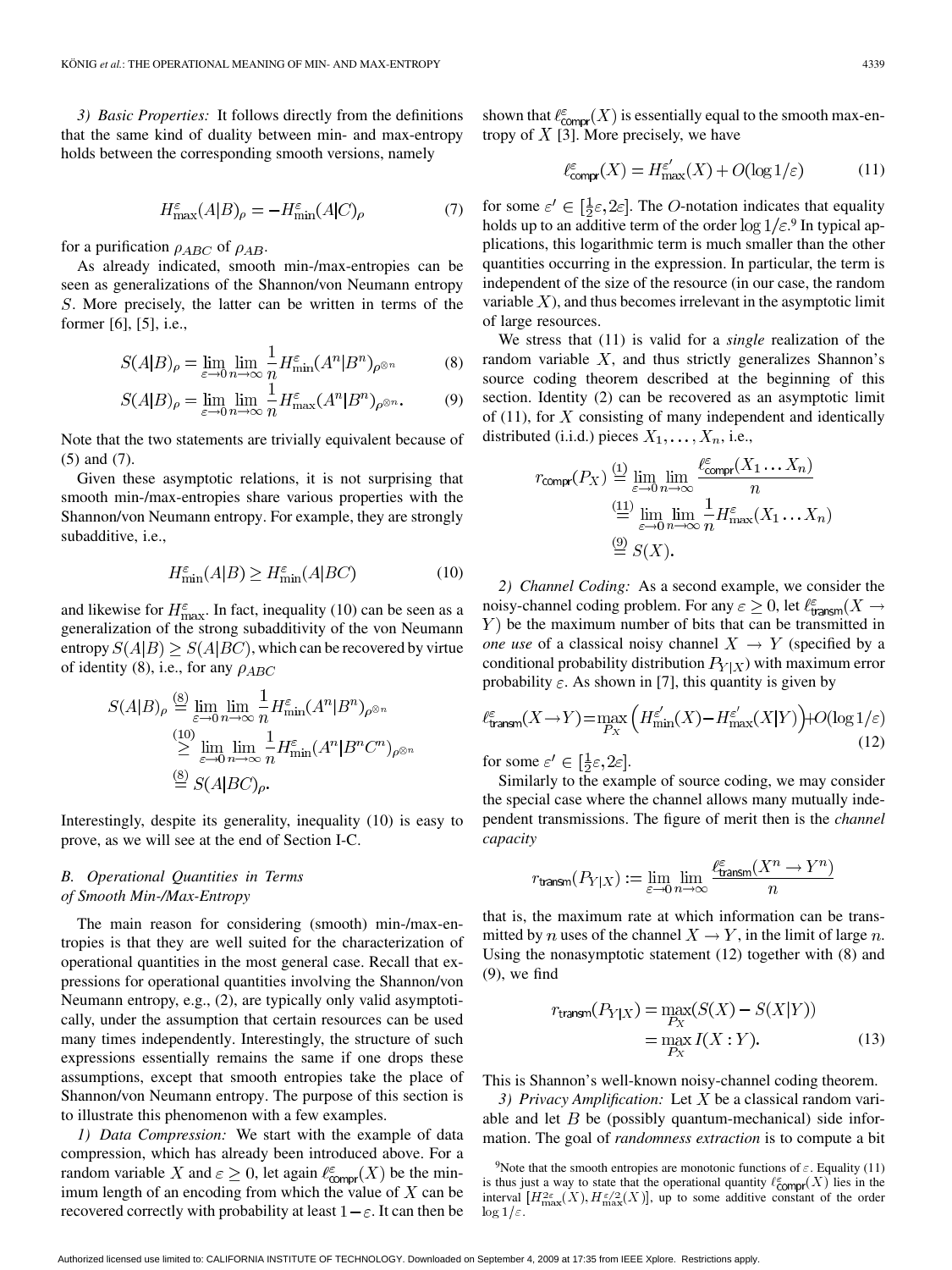string  $f(X)$  which is uniform and independent of the side information  $B$ . Randomness extraction is crucial for a number of applications, particularly in the context of cryptography, where it is also called *privacy amplification* [8]. For example, in a key-agreement scheme, one may want to turn a (only partially secure) raw key X into a fully secure key  $f(X)$ . Security of  $f(X)$  is then akin to uniformity relative to side information B held by a potential adversary.

The maximum number of uniform and independent bits that can be extracted from  $X$  is directly given by the smooth minentropy of X. More precisely, let  $\ell_{\text{extr}}^{\varepsilon}(X|B)$  be the maximum length of a bit string  $f(X)$  that can be computed from X such that  $f(X)$  is  $\varepsilon$ -close to a string Z which is perfectly uniform and independent of the side information  $B<sup>10</sup>$  One can show that [6], [9]

$$
\ell_{\mathsf{extr}}^\varepsilon(X|B) = H_{\min}^{\varepsilon'}(X|B) + O(\log 1/\varepsilon)
$$

where  $\varepsilon' \in [\frac{1}{2}\varepsilon, 2\varepsilon]$ . In the special case where B is independent of  $X$ , this corresponds to the *leftover hash lemma* [10], [8]. For later reference, we also note that

$$
\ell_{\text{extr}}^{\varepsilon}(X|B) \ge H_{\min}(X|B) + O(\log 1/\varepsilon) \tag{14}
$$

which holds because  $H_{\text{min}}^{\varepsilon}(X|B)$  is monotonically increasing in  $\varepsilon$  and equals  $H_{\text{min}}(X|B)$  for  $\varepsilon = 0$ .

*4) Decoupling:* The previous result can be extended to a fully quantum-mechanical setting as follows. Let  $A$  and  $B$  be two quantum systems. The goal is to find a maximum subsystem  $A'$ of A such that the state on  $A'$  is completely mixed and decoupled from  $B$  (conditioned on a suitable measurement on the remaining part of A). Let  $\ell_{\text{decol}}^{\varepsilon}(A|B)$  be the maximum size of  $A'$ (measured in qubits) such that this is possible up to a distance  $\varepsilon$ .<sup>11</sup> One then finds [11]–[13]<sup>12</sup>

$$
\ell_{\text{decpl}}^{\varepsilon}(A|B) = H_{\text{min}}^{\varepsilon'}(A|B) + O(\log 1/\varepsilon) \tag{15}
$$

with  $\varepsilon' \in [\frac{1}{2}\varepsilon, 2\varepsilon]$ .

*5) State Merging:* In the same manner as privacy amplification generalizes to decoupling in the fully quantum case, data compression (and its relatives such as coding with side information) extends to a fully quantum setting; this is referred to as state merging. The setting is described by a tripartite pure state  $|\Psi_{ABC}\rangle$ . The aim is to redistribute the A-part to the system B by local operations and classical communications (LOCC) between A and B. Depending on the (reduced) state  $\rho = \rho_{AB}$ , this either consumes or generates bipartite entanglement. Let  $\left(-\right)^{\ell_{\text{merg}}}(A|B)_{\rho}$  be the minimal (maximal) number of ebits of entanglement required (generated) by this process [the distinction between consumed/generated entanglement is reflected by

the sign of the quantity  $\ell_{\rm merg}^{\epsilon}(A|B)_{\rho}$ , such that the outcome is  $\varepsilon$ -close to the desired output.<sup>13</sup> One then finds

$$
\ell_{\text{merg}}^{\varepsilon}(A|B)_{\rho} = H_{\text{max}}^{\varepsilon'}(A|B)_{\rho} + O(\log 1/\varepsilon) \tag{16}
$$

where again  $\varepsilon' \in [\frac{1}{2}\varepsilon, 2\varepsilon]$  (see [13] for details). In fact, the  $\ge$ -part of this statement is a direct consequence of decoupling result above [12], the arguments in [11] (cf., also Section III-B), and the definition of  $H_{\text{max}}(A|B)_{\rho}$ .

# *C. Contribution: Min-/Max-Entropies as Operational Quantities*

In this paper, we show that min- $/max$ -entropies have direct<sup>14</sup> operational interpretations. We begin by presenting the corresponding results for the special case where we condition classical information X on a (possibly) quantum system  $B$ . The fully general case is discussed in Section I-C2.

*1) Uncertainty About Classical Information:* Consider an agent with access to a (classical or quantum) system  $B$  whose state  $\rho_R^x$  depends on a classical random variable X. This situation can be described by a classical-quantum state

$$
\rho = \rho_{XB} := \sum_{x} P_X(x) |x\rangle\langle x| \otimes \rho_B^x \tag{17}
$$

with  $\{|x\rangle\}_x$  a family of mutually orthogonal vectors representing the (classical) values of  $X$ .

*a) Min-Entropy of Classical Information is Guessing Probability:* Let  $p_{\text{guess}}(X|B)$  be the probability that the agent correctly guesses  $X$  when using an optimal strategy; that is,  $p_{\text{guess}}(X|B) = \sum_{x} P_X(x) \text{tr}(E_x \rho_B^x)$ , where the optimal measurement strategy is described by the positive operator-valued measure (POVM)  ${E_x}_x$  on B that maximizes this expression. Note that conditions for the optimality of a POVM  ${E_x}_x$  in this hypothesis testing problem were found by Holevo [14] and independently by Yuen, Kennedy, and Lax [15]. These works also use semidefinite programming duality in a similar fashion as in this paper. Here, we are interested in the optimal value of this optimization problem. We show that (cf., Theorem 1)

$$
p_{\text{guess}}(X|B) = 2^{-H_{\min}(X|B)_{\rho}} \tag{18}
$$

where the entropy is evaluated for the state  $\rho_{XB}$  given by (17).

If no side information  $B$  is available or, more generally, if the state of B is independent of X, we have  $2^{-H_{\min}(X|B)} =$  $\|\rho_X\|_{\infty} = \max_x P_X(x)$  as noted in Section I-A. Identity (18) then reduces to the trivial fact that the maximum probability of correctly guessing  $X$  without prior information is equal to  $\max_x P_X(x)$ .

Note that previously, only the upper bound [16]

$$
p_{\text{guess}}(X|B) \le 2^{-H_{\min}(X|B)_{\rho}}
$$

<sup>10</sup>See paragraph on max-entropy of classical information in Section I-C for more details.

<sup>11</sup>This distance is quantitatively expressed by the *decoupling accuracy*; see below.

<sup>12</sup>This is based on a tightened version [12] of a bound obtained in [11], which shows that projecting onto a random subspace of dimension  $\dim A'$  achieves decoupling. More precisely, it can be shown [12] that the decoupling accuracy of the residual state is, on average over the measurement outcome, exponentially small in the difference  $H_{\text{min}}(A|B) - \log \dim A'$ .

<sup>13</sup>Closeness is measured in terms of the distance of the output state  $\phi'_{ABB_1B_2C}$  of the protocol to the state  $|\Phi_{AB}\rangle^{\otimes\ell}\otimes|\Psi_{B_1B_2C}\rangle$ , where  $|\Phi_{AB}\rangle$ is an ebit between A and B,  $\ell$  is the number of ebits generated, and  $|\Psi_{B_1B_2C}\rangle$ is identical to  $|\Psi_{ABC}\rangle$  when identifying the subsystems  $B_1$  and A as well as  $B_2$  and  $B$ .

<sup>14</sup>The term *direct* refers to the fact that no smoothing is required, in contrast to the examples of Section I-B.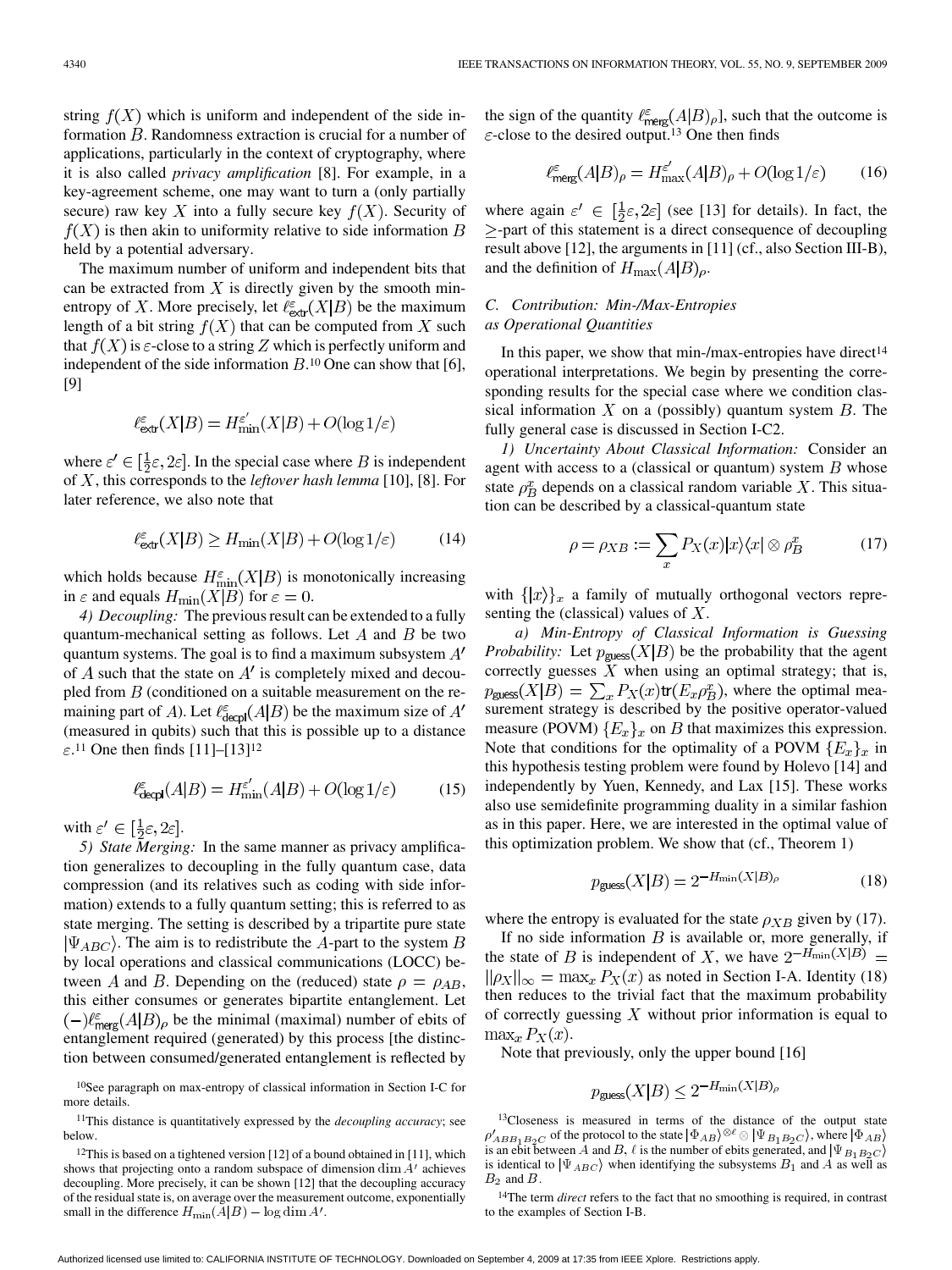and the lower bound [17]

$$
2^{-H_2(X|B)_{\rho}} \le p_{\text{guess}}(X|B)
$$

were known, where the left-hand side is the average guessing probability when the square root measurement [18] is used, that is

$$
H_2(X|B)_{\rho} = -\log \text{tr}\left(\left((\text{id}_X \otimes \rho_B^{-1/2})\rho_{XB}\right)^2\right).
$$

*b) Max-Entropy of Classical Information is Security of Key:* The secrecy of  $X$  when used as a key in the presence of an adversary with access to system  $B$  is conventionally measured in terms of the distance of the state  $\rho_{XB}$  [cf., (17)] to a product state of the form  $\tau_X \otimes \rho_B$ , where  $\tau_X$  is the completely mixed state (corresponding to the uniform distribution on  $X$ ) and where  $\rho_B$  is the reduced state on subsystem B. This models an *ideal* situation where the key is perfectly uniform and independent of the adversary's system. If the trace distance is used, then this distance is directly related to the *distinguishing advantage* between the real and the ideal system.

One may relax the above and may only require that the desired state is of the form  $\tau_X \otimes \sigma_B$ , for some *arbitrary* density operator  $\sigma_B$ . When using the trace distance, this relaxed definition is equivalent to the above up to a factor of 2. Also, since the trace distance and the fidelity are essentially equivalent, we can use the fidelity. We then get the following measure for the secrecy of  $X$  relative to  $B$ :

$$
p_{\text{secr}}(X|B)_{\rho} := |X| \max_{\sigma_B} F(\rho_{XB}, \tau_X \otimes \sigma_B)^2
$$

$$
= \max_{\sigma_B} \left( \sum_x \sqrt{P_X(x)} F(\rho_B^x, \sigma_B) \right)^2
$$

where  $|X|$  is the alphabet size of X (we include this factor here for convenience). We show that (cf., Theorem 3)

$$
p_{\text{secr}}(X|B)_{\rho} = 2^{H_{\text{max}}(X|B)_{\rho}}.
$$
 (19)

If no side information  $B$  is available or, more generally, if  $B$  is independent of X, we obtain  $2^{H_{\text{max}}(X|B)_{\rho}} = (\sum_{x} \sqrt{P_X(x)})^2$ (cf., Section I-A). Identity (19) then simply expresses the fact that the secrecy of  $X$  in this case is quantified by the distance of  $P_X$  to the uniform distribution (where distance is measured in terms of the fidelity).

*2) Uncertainty About Quantum Information:* We now discuss the fully general case, where we have an arbitrary bipartite state  $\rho = \rho_{AB}$ . The min-/max-entropies carry the following operational interpretations.

*a) Min-Entropy is Maximum Achievable Singlet Fraction:* Define the maximally entangled state

$$
|\Phi_{AB}\rangle := \frac{1}{\sqrt{d}} \sum_{x} |x_A\rangle |x_B\rangle
$$

where  $\{|x_A\rangle\}_{x=1}^d$  is an orthonormal basis of subsystem A (of dimension d) and  $\{|x_B\rangle\}_{x=1}^d$  is a family of mutually orthogonal vectors on subsystem  $B$  (we assume that  $\dim A \leq \dim B$ ). We define the "quantum correlation"  $q_{\text{corr}}(A|B)_{\rho}$  as the maximum overlap with the singlet<sup>15</sup> state  $|\Phi_{AB}\rangle$  that can be achieved by local quantum operations  $\mathcal E$  (trace-preserving completely positive maps) on subsystem  $B$ , that is

$$
q_{\text{corr}}(A|B)_{\rho}
$$
  
 :=  $d \max_{\mathcal{E}} F((\text{id}_A \otimes \mathcal{E})(\rho_{AB}), |\Phi_{AB}\rangle \langle \Phi_{AB}|)^2$ . (20)

We show that (cf., Theorem 2)

$$
q_{\text{corr}}(A|B)_{\rho} = 2^{-H_{\text{min}}(A|B)_{\rho}}.
$$
 (21)

Note that in the case where the information is classical, i.e., if  $\rho = \rho_{XB}$  is of the form (17), we have

$$
q_{\text{corr}}(X|B)_{\rho} = \max_{\mathcal{E}} \sum_{x} P_X(x) \langle x | \mathcal{E}(\rho_B^x) | x \rangle.
$$

The operation  $\mathcal E$  can be interpreted as a guessing strategy, so that  $\langle x|\mathcal{E}(\rho_B^x)|x\rangle$  becomes the probability of correctly guessing X if  $X = x$ . We thus recover the maximum guessing probability  $p_{\text{guess}}$  as a special case, i.e.,

$$
q_{\text{corr}}(X|B)_{\rho} = p_{\text{guess}}(X|B)
$$

*b) Max-Entropy is Decoupling Accuracy:* The *decoupling accuracy* is a parameter that can be seen as the quantum analog of the error probability in classical coding theorems and is also called *quantum error* in [11] and [19]; it measures the quality of decoupling as follows. It is defined as the distance of  $\rho_{AB}$  to the product state  $\tau_A \otimes \sigma_B$ , where  $\tau_A$  is the completely mixed state on  $A$  and  $\sigma_B$  is an arbitrary density operator. In a cryptographic setting, it quantifies how random  $A$  appears from the point of view of an adversary with access to  $B$ . As above for classical , we define a fidelity-based version of this quantity as

$$
q_{\text{deep}}(A|B)_{\rho} := d_A \max_{\sigma_B} F(\rho_{AB}, \tau_A \otimes \sigma_B)^2 \qquad (22)
$$

where  $d_A$  is the dimension of A and  $\tau_A$  is the completely mixed state on  $A$ . We show that (cf., Theorem 3)

$$
q_{\text{decpl}}(A|B)_{\rho} = 2^{H_{\text{max}}(A|B)_{\rho}}.\tag{23}
$$

It is immediately obvious that this generalizes the security parameter for a classical key X, i.e., for  $\rho = \rho_{XB}$  of the form  $(17)$ , we have

$$
q_{\text{decpl}}(X|B)_{\rho} = p_{\text{secr}}(X|B)_{\rho}.
$$

*3) Implications:* A main implication of our results is that they establish a connection between seemingly different operational quantities. For example, because the number  $\ell_{\text{extr}}^{\varepsilon}(X|B)$  of uniform bits that can be extracted from  $X$  with respect to side information B is lower bounded by  $H_{\text{min}}(X|B)$  [see (14)], we find that

$$
\ell_{\text{extr}}^{\varepsilon}(X|B) \ge -\log_2 p_{\text{guess}}(X|B) + O(\log 1/\varepsilon).
$$

<sup>15</sup>In the literature, the expression "singlet" often refers to the maximally entangled two-qubit state  $\frac{1}{\sqrt{2}}(|0\rangle|1\rangle-|1\rangle|0\rangle)$ . Here we use the expressions "singlet" and "singlet fraction" more generally for any maximally entangled state  $|\Phi_{AB}\rangle$ . This is justified because definition (20) gives the same value independent of the choice of the maximally entangled state  $|\Phi_{AB}\rangle$ .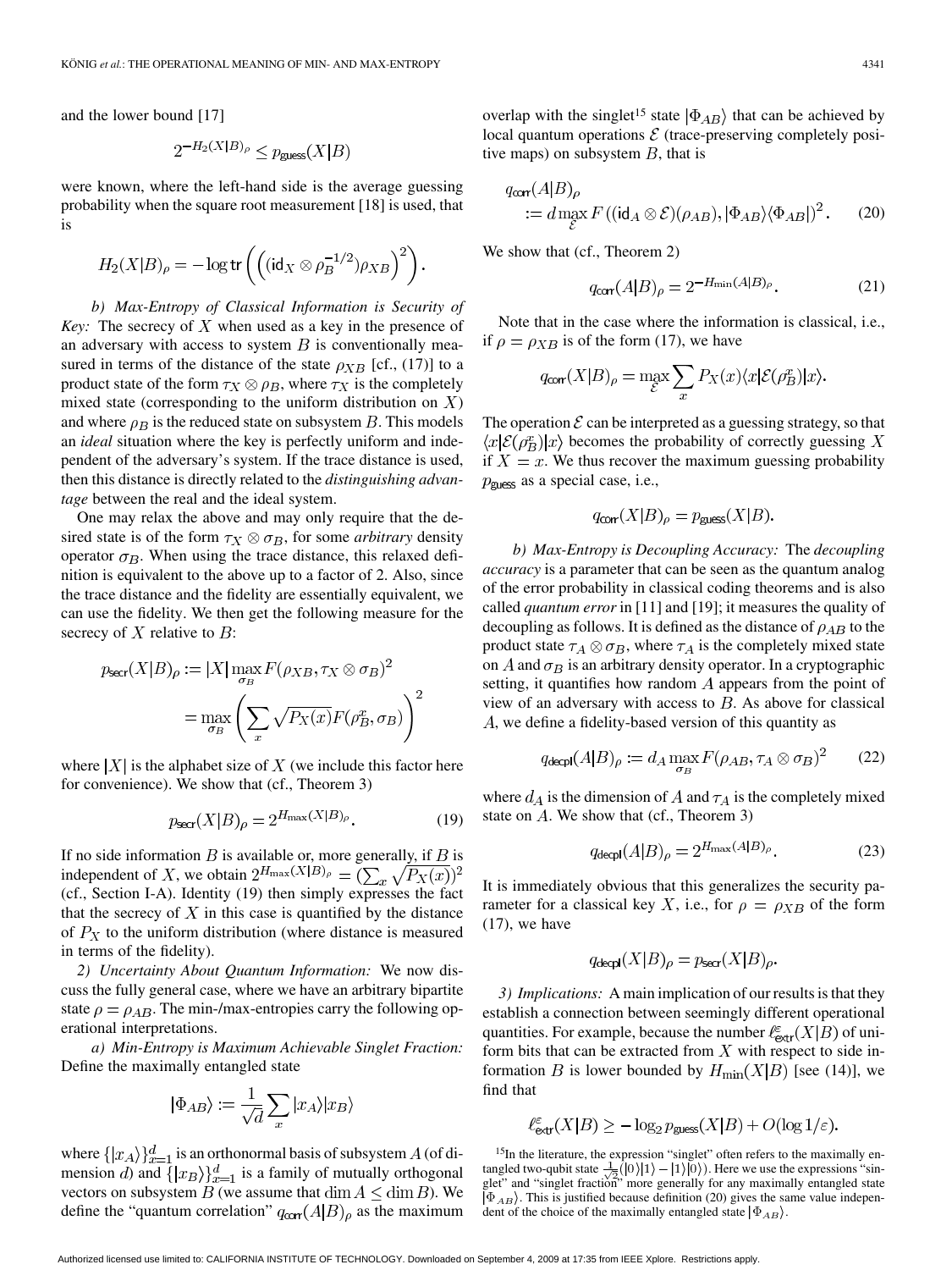In other words, the negative logarithm of the guessing probability of  $X$  tells us how many uniform bits we can extract from X (relative to some system  $B$ ). This connection between randomness extraction and guessing entropy may be useful for applications, e.g., in cryptography. Here, the derivation of lower bounds on the amount of extractable randomness is usually a central part of the security analysis (see [6] and [20]–[22]).

Our results can also be used to prove additivity properties of the min-/max-entropies. One of them is additivity of the min-/ max-entropies for independent systems. Let  $\rho_{AA'BB'} = \rho_{AB} \otimes$  $\rho_{A'B'}$ . Then, by the definition of  $q_{\text{corr}}$ 

$$
q_{\text{corr}}(AA'|BB') \geq q_{\text{corr}}(A|B) \cdot q_{\text{corr}}(A'|B').
$$

By virtue of (21), this is equivalent to

$$
H_{\min}(AA'|BB') \le H_{\min}(A|B) + H_{\min}(A'|B').
$$

Note that the opposite inequality follows immediately from the definition of  $H_{\text{min}}$  and the additivity of  $D_{\infty}$ . We thus have

$$
H_{\min}(AA'|BB')_{\rho} = H_{\min}(A|B) + H_{\min}(A'|B')
$$

and, equivalently [by the definition (6)]

$$
H_{\text{max}}(AA'|BB')_{\rho} = H_{\text{max}}(A|B) + H_{\text{max}}(A'|B').
$$

A second example is the strong subadditivity of conditional min-entropy (10). Here, it suffices to notice that every tracepreserving completely positive map  $\mathcal E$  acting on  $B$  can also be understood as acting on registers  $B$  and  $C$ , hence

$$
q_{\text{corr}}(A|B)_{\rho} \le q_{\text{corr}}(A|BC)_{\rho}
$$

for every quantum state  $\rho_{ABC}$ . By (21), this is equivalent to

$$
H_{\min}(A|B)_{\rho} \ge H_{\min}(A|BC)_{\rho}
$$

The extension to smooth min-entropy (10) is straightforward (see [6, Lemma 3.2.7]).

Our results also simplify the calculation of the min-/max-entropies. As an example, let us calculate the entropy  $H_{\text{max}}(A|B)_{\rho}$  for a state of the form  $\rho_{AB} = \rho_A \otimes \rho_B$ . By (23), it suffices to determine the quantity  $q_{\text{decpl}}(A|B)_{\rho}$ , which is given by

$$
q_{\mathsf{decpl}}(A|B)_{\rho} = \max_{\sigma_B} d_A F(\rho_A \otimes \rho_B, \tau_A \otimes \sigma_B)
$$

where  $\tau_A$  is the completely mixed state on the  $d_A$ -dimensional Hilbert space  $A$ . Using the multiplicativity of the fidelity, we find

$$
q_{\text{decpl}}(A|B)_{\rho} = d_A F(\rho_A, \tau_A) \max_{\sigma_B} F(\rho_B, \sigma_B)
$$
  
=  $d_A F(\rho_A, \tau_A)$   
=  $\|\sqrt{\rho_A}\|_1^2$ .

We thus obtain

$$
H_{\text{max}}(A|B)_{\rho} = 2\log \text{tr}\sqrt{\rho_A} \tag{24}
$$

for any  $\rho = \rho_{AB}$  of the form  $\rho_A \otimes \rho_B$ . This corresponds to the Rényi entropy of order  $\frac{1}{2}$ , which is hence the natural counterpart to the min-entropy (Rényi entropy of order  $\infty$ ). As noted in [3], the Rényi entropy of order  $\alpha$ , for any  $\alpha < 1$ , is—up to small additive terms of the order  $\log \frac{1}{f}$ —determined by a smoothed version of  $H_0(\rho_A) := \log_2 \text{rank}(\rho_A)$ . The max-entropy  $H_{\text{max}}$ of a density operator can thus be interpreted as a measure for its rank.

*4) Outline of the Remainder of This Paper:* In Section II, we discuss some mathematical preliminaries, in particular, semidefinite programming, which plays a crucial role in our arguments. Our main results are then stated and proved in Section III.

## II. SOME TECHNICAL PRELIMINARIES

#### *A. Semidefinite Programming*

Our central tool will be the duality between certain pairs of semidefinite programs. It will be convenient to use a fairly general formulation of this duality; a derivation of the results summarized in this section can be found, e.g., in [23, Section 6]. The presentation here follows this reference, but specializes certain statements to the situation of interest for simplicity. We start by introducing a few definitions.

A subset  $K \subset V$  of a vector space V is called a *convex cone* if  $0 \in K$  and  $\mu v + \nu w \in K$  for all nonnegative  $\mu, \nu \geq 0$  and  $v, w \in K$ . A convex cone K gives rise to a partial order relation  $\leq_K$  on V, defined by  $v \leq_K w$  if and only if  $w - v \in K$ . If  $V$  is a Euclidean space with inner product  $\langle \cdot, \cdot \rangle$ , then the *dual cone*  $K^* \subset V$  of K is defined by  $K^* = \{v \in V | \langle v, w \rangle \geq$ 0 for all  $w \in K$ . The *interior* int  $K \subset K$  is the subset of points  $w \in K$  for which there exists an open ball centered around w and contained in  $K$ .

Let  $V_1$  and  $V_2$  be Euclidean spaces with inner products  $\langle \cdot, \cdot \rangle_1$ and  $\langle \cdot, \cdot \rangle_2$ , respectively. A linear map  $E^* : \mathcal{V}_2 \to \mathcal{V}_1$  is called *dual of* or *adjoint to* a linear map  $E: V_1 \rightarrow V_2$  if

$$
\langle Ev_1, v_2 \rangle_2 = \langle v_1, E^* v_2 \rangle_1, \quad \text{for all } v_1 \in \mathcal{V}_1, v_2 \in \mathcal{V}_2.
$$

For a given map E, the dual map  $E^*$  is necessarily unique if it exists. The two linear programming problems we are interested in are defined in terms of a pair of such maps. They are referred to as the *primal* and *dual* problem, and are specified by parameters  $c \in V_1$  and  $b \in V_2$ . The programs are expressed by the following optimizations:

$$
\gamma^{\text{primal}} = \inf_{\substack{v_1 \geq \kappa_1 0 \\ Ev_1 \geq \kappa_2 b \\ v_2 \geq \kappa_2^{*0}}} \langle v_1, c \rangle_1
$$
\n
$$
\gamma^{\text{dual}} = \sup_{\substack{v_2 \geq \kappa_2^{*0} \\ E^* v_2 \leq \kappa_1^{*c}}} \langle b, v_2 \rangle_2. \tag{25}
$$

We will usually assume that the sets we optimize over are nonempty. (In the language of linear programming, there exists a *feasible plan* and a *dual feasible plan*.) The *weak duality theorem* states that  $\gamma^{\text{primal}} \geq \gamma^{\text{dual}}$ . We are particularly interested in conditions for equality. (This is referred to as a *zero duality gap*.) A simple criterion is *Slater's interiority condition*, which states the following.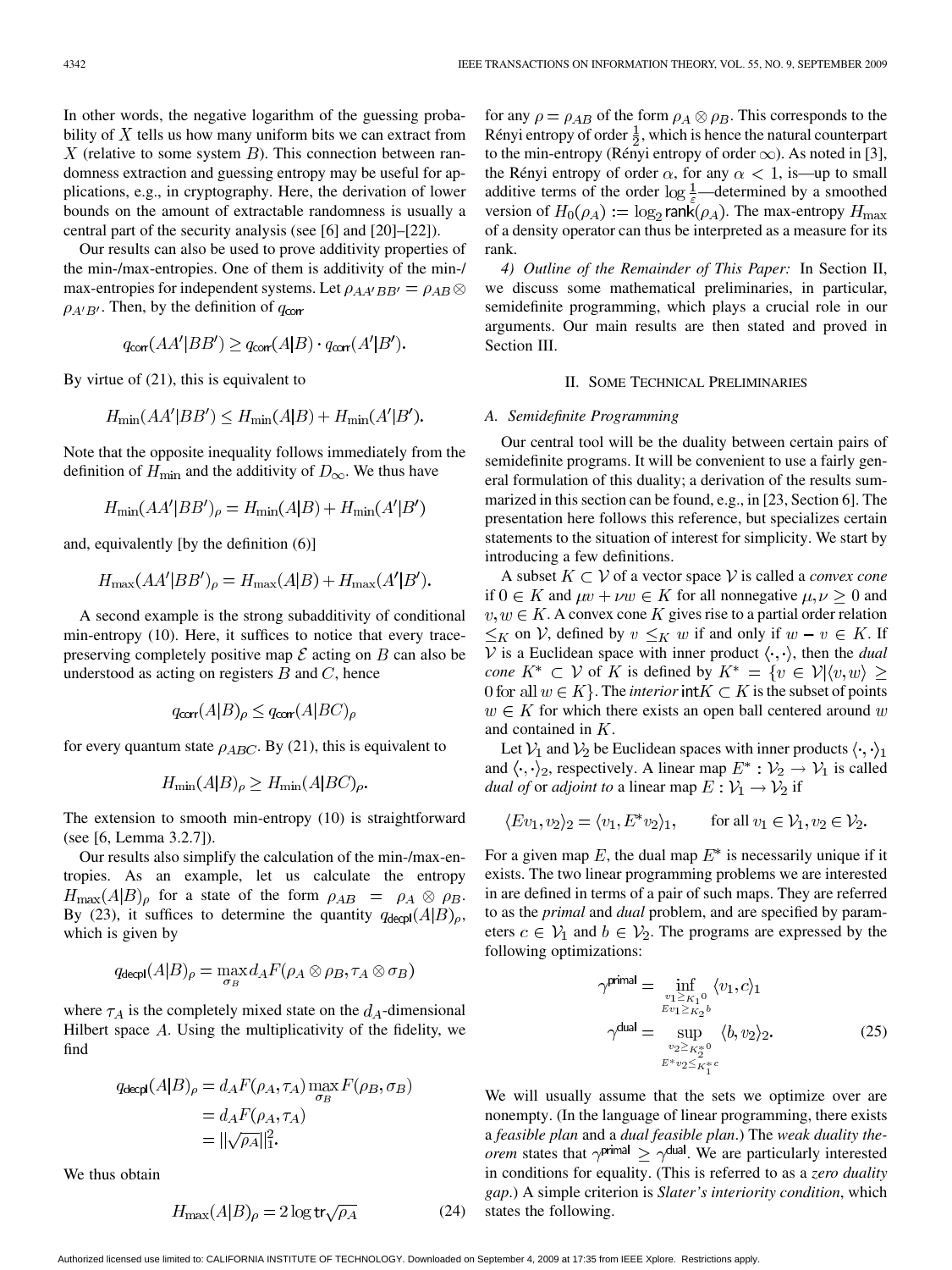*Lemma 1:* Suppose that there is an element  $v \in \text{int}K_1$  such that  $Ev - b \in \text{int}K_2$ . Suppose further that the infimum in (25) is attained. Then,  $\gamma^{\text{primal}} = \gamma^{\text{dual}}$ .

## *B. Quantum Operations*

Let  $\mathcal{H}_A$  be a Hilbert space and let  $\mathcal{L}(\mathcal{H}_A)$  be the set of linear maps  $E : H_A \to H_A$ . An element  $E \in \mathcal{L}(\mathcal{H}_A)$  is called *nonnegative* (written  $E \ge 0$ ) if  $\langle \psi | E | \psi \rangle \ge 0$  for all  $|\psi \rangle \in \mathcal{H}_A$ . A *positive* element  $E$  (written  $E > 0$ ) is defined in the same way with a strict inequality.

An *operation* is a linear map  $\mathcal{E} : \mathcal{L}(\mathcal{H}_A) \rightarrow \mathcal{L}(\mathcal{H}_B)$ . It is called *trace-preserving* if  $tr(\mathcal{E}(E)) = tr(E)$  for all  $E \in$  $\mathcal{L}(\mathcal{H}_A)$ . It is *unital* if it maps the identity on  $\mathcal{H}_A$  to the identity on  $\mathcal{H}_B$ , i.e., if  $\mathcal{E}(\text{id}_A) = \text{id}_B$ . The map is called *positive* if  $\mathcal{E}(E) \geq 0$  for all  $E \geq 0$ . It is *completely positive* (CP) if  $\mathrm{id}_R \otimes \mathcal{E} : \mathcal{L}(\mathcal{H}_R \otimes \mathcal{H}_A) \to \mathcal{L}(\mathcal{H}_R \otimes \mathcal{H}_B)$  is positive for any auxiliary space  $\mathcal{H}_R$ , where  $\mathsf{id}_R$  is the *identity operation*. A *quantum operation* is a completely positive trace-preserving map (CPTP). The *adjoint map* of an operation  $\mathcal{E}: \mathcal{L}(\mathcal{H}_A) \rightarrow$  $\mathcal{L}(\mathcal{H}_B)$  is the unique map  $\mathcal{E}^{\dagger}$  :  $\mathcal{L}(\mathcal{H}_B) \rightarrow \mathcal{L}(\mathcal{H}_A)$  satisfying

$$
\text{tr}(F_B\mathcal{E}(E_A)) = \text{tr}(\mathcal{E}^\dagger(F_B)E_A)
$$

for all  $E_A \in \mathcal{L}(\mathcal{H}_A)$  and  $F_B \in \mathcal{L}(\mathcal{H}_B)$ . Note that  $(\mathcal{E}^{\dagger})^{\dagger}$  $\mathcal{E}, \mathrm{id}_{A}^{\dagger} = \mathrm{id}_{A}$  and  $(\mathcal{E} \otimes \mathcal{F})^{\dagger} = \mathcal{E}^{\dagger} \otimes \mathcal{F}^{\dagger}$  for two maps  $\mathcal{E}$  and  $\mathcal{F}$ . Two easily verified properties which follow directly from this definition are

 $\mathcal E$  is unital if and only if  $\mathcal E^{\dagger}$  is trace-preserving (26) and

 $\mathcal E$  is positive if and only if  $\mathcal E^{\dagger}$  is positive.

In particular, the last statement implies that

$$
\mathcal E
$$
 is completely positive (CP) if and only if  $\mathcal E^{\dagger}$  is CP. (27)

Statements (26) and (27) can be summarized as follows. Let us define CPTPM( $H_A$ ,  $H_B$ ) as the set of quantum operations  $\mathcal{E}: \mathcal{L}(\mathcal{H}_A) \to \mathcal{L}(\mathcal{H}_B)$  and CPUM( $\mathcal{H}_B$ ,  $\mathcal{H}_A$ ) as the set of completely positive unital maps  $\mathcal{F}: \mathcal{L}(\mathcal{H}_B) \to \mathcal{L}(\mathcal{H}_A)$ . We then have the following.

*Lemma 2:* The adjoint map

$$
\dagger: \text{CPTPM}(\mathcal{H}_A, \mathcal{H}_B) \rightarrow \text{CPUM}(\mathcal{H}_B, \mathcal{H}_A)
$$

is a bijection with inverse

$$
\dagger: \mathsf{CPUM}(\mathcal{H}_B, \mathcal{H}_A) \to \mathsf{CPTPM}(\mathcal{H}_A, \mathcal{H}_B).
$$

Let  $d_A$  be the dimension of  $\mathcal{H}_A$  and let  $\{ |x\rangle_A\}_{x \in [d_A]}$  be an orthonormal basis of  $\mathcal{H}_A$ . (We will restrict our attention to finite-dimensional Hilbert spaces.) Let  $\mathcal{H}_{A'} \cong \mathcal{H}_A$  be a Hilbert space with orthonormal basis  $\{|x\rangle_{A'}\}_{x\in[d_A]}$ . The *maximally entangled state* on  $\mathcal{H}_A \otimes \mathcal{H}_{A'}$  is defined as

$$
|\Phi_{AA'}\rangle = \frac{1}{\sqrt{d_A}} \sum_{|x\rangle \in [d_A]} |x\rangle_A \otimes |x\rangle_{A'}.
$$
 (28)

The *Choi–Jamiołkowski-map* J takes operations  $\mathcal{E} : \mathcal{L}(\mathcal{H}_{A'}) \rightarrow$  $\mathcal{L}(\mathcal{H}_B)$  to operators  $J(\mathcal{E}) \in \mathcal{L}(\mathcal{H}_A \otimes \mathcal{H}_B)$ . It is defined as

$$
J(\mathcal{E}) = d_A(\mathrm{id}_A \otimes \mathcal{E})(|\Phi_{AA'}\rangle \langle \Phi_{AA'}|).
$$

It has the following well-known properties. The equivalence of statements i) and ii) in the following lemma is an immediate consequence of Lemma 2.

*Lemma 3 (Choi–Jamiołkowski isomorphism [24]):* Let  $\mathcal{H}_A \cong \mathcal{H}_{A'}$  and  $\mathcal{H}_B$  be arbitrary Hilbert spaces. The map J bijectively maps:

- i) the set CPTPM( $\mathcal{H}_{A}, \mathcal{H}_{B}$ ) to the set of operators  $F_{AB} \geq$ 0 with  ${\rm tr}_B F_{AB} = {\rm id}_A$ ;
- ii) the set CPUM( $\mathcal{H}_{A}, \mathcal{H}_{B}$ ) to the set of operators  $E_{AB} \geq 0$ with  $\text{tr}_A E_{AB} = \text{id}_B$ .

Another concept we will need is the notion of *classicality*, which allows us to treat ensembles as quantum states. We will say that a Hermitian operator  $E_{AB}$  on a bipartite Hilbert space  $\mathcal{H}_A \otimes \mathcal{H}_B$  is *classical relative to an orthonormal basis*  $\{|x_A\rangle\}_{x \in [d_A]}$  *of*  $\mathcal{H}_A$  if it is a linear combination of operators of the form  $|x\rangle\langle x| \otimes E_B$ , where  $x \in [d_A]$  and  $E_B$  is a Hermitian operator on  $\mathcal{H}_B$ .

#### III. MAIN RESULTS AND THEIR DERIVATION

We are now ready to prove our main statements. We first focus on the min-entropy in Section III-A. The interpretation of maxentropy will be derived in Section III-B.

### *A. Proof of the Operational Characterization of*

With Lemma 1 from Section II-A, it is straightforward to prove the following statement. Note that we restrict our attention to finite-dimensional Hilbert spaces. Since the optimizations are now taken over compact sets, we can replace inf and sup by min and max, respectively.

*Lemma 4:* Let  $\mathcal{H}_A$  and  $\mathcal{H}_B$  be finite-dimensional Hilbert spaces, and let  $\rho_{AB}$  and  $\sigma_B$  be nonnegative operators on  $\mathcal{H}_A \otimes$  $\mathcal{H}_B$  and  $\mathcal{H}_B$ , respectively. Then

$$
\min_{\substack{\sigma_B \ge 0 \\ \text{id}_A \otimes \sigma_B \ge \rho_{AB}}} \text{tr}(\sigma_B) = \max_{\substack{E_{AB} \ge 0 \\ \text{tr}_A(E_{AB}) = \text{id}_B}} \text{tr}(\rho_{AB} E_{AB}).\tag{29}
$$

In addition, if  $\rho_{AB}$  is classical on  $\mathcal{H}_A$  relative to an orthonormal basis  $\{|x\rangle\}_x$ , then the maximization on the right-hand side of (29) can be further restricted to those operators  $E_{AB}$  which are classical on  $\mathcal{H}_A$  relative to  $\{ |x\rangle \}_x$ .

*Proof:* For a nonnegative operator  $E_{AB}$  with  $tr_A E_{AB} \le$  $id_B$ , we can define the operator

$$
E'_{AB} = E_{AB} + \kappa_A \otimes (\text{id}_B - \text{tr}_A(E_{AB}))
$$

where  $\kappa_A$  is an arbitrary normalized density operator on  $\mathcal{H}_A$ . We then have

$$
\text{tr}\left(\rho_{AB}E'_{AB}\right) \geq \text{tr}(\rho_{AB}E_{AB})
$$

with  $E'_{AB} \geq 0$  and  $tr_A(E'_{AB}) = id_B$ . This shows that we can extend the maximization on the right-hand side of (29) to all

Authorized licensed use limited to: CALIFORNIA INSTITUTE OF TECHNOLOGY. Downloaded on September 4, 2009 at 17:35 from IEEE Xplore. Restrictions apply.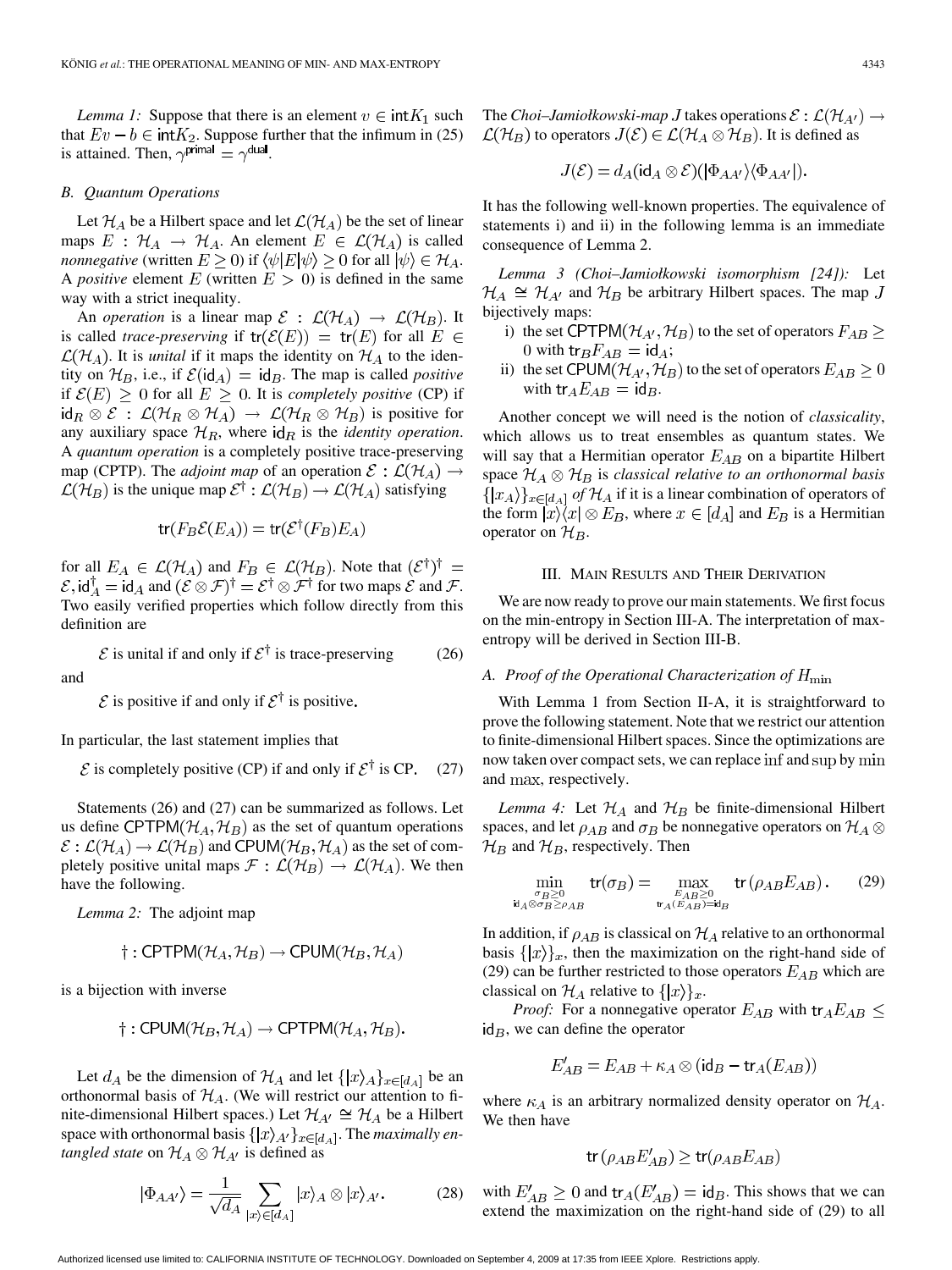operators  $E_{AB}$  whose partial trace  $tr_A(E_{AB})$  is bounded by  $id_B$ (instead of being equal to  $\mathsf{id}_B$ ). The claim is therefore equivalent to

$$
\min_{\substack{\sigma_B \ge 0 \\ \text{Id}_A \otimes \sigma_B \ge \rho_{AB}}} \text{tr}(\sigma_B) = \max_{\substack{E_{AB} \ge 0 \\ \text{tr}_A(E_{AB}) \le \text{Id}_B}} \text{tr}(\rho_{AB} E_{AB}).\tag{30}
$$

To relate this to the general linear programming problem (25), we define  $V_1 = \text{Herm}(\mathcal{H}_B)$  and  $V_2 = \text{Herm}(\mathcal{H}_A \otimes \mathcal{H}_B)$  as the (real) vector spaces of Hermitian operators on  $\mathcal{H}_B$  and  $\mathcal{H}_A \otimes$  $\mathcal{H}_B$ , respectively, with standard Hilbert–Schmidt inner product. Furthermore, we define the convex cones  $K_1$  and  $K_2$  as the set of nonnegative operators in Herm $(\mathcal{H}_B)$  and Herm $(\mathcal{H}_A \otimes$  $\mathcal{H}_B$ ), respectively. We claim that these cones are self-dual, i.e.,  $K_1^* = K_1$  and  $K_2^* = K_2$ . This is easily seen from the spectral decomposition of a Hermitian operator. Finally, we define  $E$ :  $\mathcal{V}_1 \rightarrow \mathcal{V}_2$  as the linear map  $E(\theta_B) = E\theta_B := id_A \otimes \theta_B$ . It is easy to check that the adjoint  $E^* : \mathcal{V}_2 \to \mathcal{V}_1$  is equal to the partial trace  $tr_A$ : Herm $(\mathcal{H}_A \otimes \mathcal{H}_B) \rightarrow$  Herm $(\mathcal{H}_B)$ ; indeed, for all  $\theta_B \in \text{Herm}(\mathcal{H}_B)$  and  $F_{AB} \in \text{Herm}(\mathcal{H}_A \otimes \mathcal{H}_B)$ , we have

$$
\langle E\theta_B, F_{AB}\rangle_2 = \langle id_A \otimes \theta_B, F_{AB}\rangle_2
$$
  
= tr((id<sub>A</sub> \otimes \theta<sub>B</sub>)F<sub>AB</sub>)  
= tr(\theta<sub>B</sub>tr<sub>A</sub>(F<sub>AB</sub>))  
= \langle \theta<sub>B</sub>, tr<sub>A</sub>(F<sub>AB</sub>)\rangle<sub>1</sub>.

We also set  $b = \rho_{AB}$  and  $c = id_B$ . With these definitions, we conclude that the two optimization problems defined by (30) are a special instance of (25); the claim is equivalent to the statement that the duality gap vanishes. According to Lemma 1, it suffices to check Slater's interiority condition. For this purpose, we set  $v = 2\lambda_{\text{max}}(\rho_{AB}) \cdot \text{id}_{B}$ , where  $\lambda_{\text{max}}$  denotes the maximal eigenvalue. Clearly, v is in the interior of  $K_1$ . We also have

$$
Ev - b = 2\lambda_{\text{max}}(\rho_{AB})\text{id}_{AB} - \rho_{AB} > 0
$$

hence  $Ev - b \in \text{int}K_2$ ; this proves the claim (30).

To prove the claim about the case where  $\rho_{AB}$  is classical relative to an orthonormal basis  $\{|x\rangle\}_x$  of  $\mathcal{H}_A$ , we simply set  $\mathcal{V}_2 = \text{span}\{|x\rangle\langle x|\}_x \otimes \text{Herm}(\mathcal{H}_B)$  equal to the set of Hermitian operators that are classical on  $\mathcal{H}_A$ . The remainder of the proof is identical to the general case.  $\Box$ 

Observe that the left-hand side of (29) is equivalent to a minimization of the distance measure  $D_{\infty}$  from (4), i.e., we have

$$
\log \min_{\substack{\sigma_B \geq 0 \\ \text{id}_A \otimes \sigma_B \geq \rho_{AB} \\ \text{min} \\ \sigma_B \geq 0}} \text{tr}(\sigma_B)
$$
\n
$$
= \min_{\substack{\sigma_B \geq 0 \\ \text{tr}(\sigma_B) = 1}} D_{\infty}(\rho_{AB} || \text{id}_A \otimes \sigma_B)
$$
\n
$$
= -H_{\min}(A|B)_{\rho}.
$$
\n(31)

Let us discuss the case where  $\rho_{XB}$  is classical on X. Lemma 4 allows us to show that the min-entropy  $H_{\text{min}}(X|B)_{\rho}$  is equivalent to the "guessing-entropy" of  $X$  given  $B$ .

*Theorem 1:* Let  $\rho_{XB} = \sum_x p_x |x\rangle\langle x| \otimes \rho_B^x$  be classical on  $\mathcal{H}_X$ . Then

$$
H_{\min}(X|B)_{\rho} = -\log p_{\text{guess}}(X|B)_{\rho}
$$

where  $p_{\text{guess}}(X|B)_{\rho}$  is the maximal probability of decoding X from B with a POVM  $\{E^x_B\}_x$  on  $\mathcal{H}_B$ , i.e.,

$$
p_{\text{guess}}(X|B)_{\rho} := \max_{\{E_B^x\}_x} \sum_x p_x \text{tr}(E_B^x \rho_B^x).
$$

*Proof:* According to (31), it suffices to show that the righthand side of (29) is equal to  $p_{\text{guess}}(X|B)_{\rho}$ . But this is a direct consequence of the fact that every nonnegative operator  $E_{XB}$ with tr<sub>X</sub>( $E_{XB}$ ) = id<sub>B</sub> which is classical on  $\mathcal{H}_X$  has the form

$$
E_{XB} = \sum_{x} |x\rangle\langle x| \otimes E_B^x
$$

where the family  $\{E^x_B\}_x$  is a POVM on  $\mathcal{H}_B$ .

J

The Choi–Jamiołkowski isomorphism yields an operational interpretation of the min-entropy in the general case. We can express the min-entropy as the maximal achievable singlet fraction as follows.

*Theorem 2:* The min-entropy of a state  $\rho_{AB}$  on  $\mathcal{H}_A \otimes \mathcal{H}_B$ can be expressed as

$$
H_{\min}(A|B)_{\rho} = -\log q_{\text{corr}}(A|B)_{\rho} \tag{32}
$$

 $\Box$ 

where  $q_{\text{corr}}(A|B)_{\rho}$  is the maximal achievable singlet fraction, i.e.

$$
q_{\text{corr}}(A|B)_{\rho} := d_A \max_{\mathcal{F}} F((\text{id}_A \otimes \mathcal{F})(\rho_{AB}), |\Phi_{AA'}\rangle \langle \Phi_{AA'}|)^2
$$

with maximum taken over all quantum operations  $\mathcal F$  :  $\mathcal{L}(\mathcal{H}_B) \rightarrow \mathcal{L}(\mathcal{H}_{A'}, \mathcal{H}_{A'} \cong \mathcal{H}_A$  and  $|\Phi_{AA'}\rangle$  defined by (28).

*Proof:* Let us rewrite statement (32) as

$$
\min_{\substack{\sigma_B \geq 0 \\ \text{tr}(\sigma_B)=1}} D_{\infty}(\rho_{AB}||\text{id}_A \otimes \sigma_B)
$$
\n
$$
= \log \left( d_A \cdot \max_{\mathcal{F}} F\left( (\text{id}_A \otimes \mathcal{F})(\rho_{AB}), |\Phi_{AA'}\rangle \langle \Phi_{AA'}|^{2} \right) \right) \tag{33}
$$

where  $|\Phi_{AA'}\rangle$  is the maximally entangled state. Let  $E_{AB}$  be a nonnegative operator on  $\mathcal{H}_A \otimes \mathcal{H}_B$  with  $\text{tr}_A E_{AB} = \text{id}_B$ , and let  $\mathcal{E} = J^{-1}(E_{AB}) \in \text{CPUM}(\mathcal{H}_{A'}, \mathcal{H}_{B})$  be the unital map corresponding to  $E_{AB}$  under the Choi–Jamiołkowsi isomorphism [cf., Lemma 3(ii)]. Let  $\mathcal{F} = \mathcal{E}^{\dagger} : \mathcal{L}(\mathcal{H}_{B}) \to \mathcal{L}(\mathcal{H}_{A'})$  be the adjoint quantum operation (cf., Lemma 2). By definition of  $\mathcal E$  and the adjoint  $(id_A \otimes \mathcal{E})^{\dagger} = id_A \otimes \mathcal{E}^{\dagger} = id_A \otimes \mathcal{F}$ , we have

tr(
$$
\rho_{AB}E_{AB}
$$
) =  $d_{A}$ tr( $\rho_{AB}$ (id<sub>A</sub>  $\otimes$   $\mathcal{E}$ )( $|\Phi_{AA'}\rangle\langle\Phi_{AA'}|$ ))  
=  $d_{A}$ tr((id<sub>A</sub>  $\otimes$   $\mathcal{E}$ )<sup>†</sup>( $\rho_{AB}$ ) $|\Phi_{AA'}\rangle\langle\Phi_{AA'}|$ )  
=  $d_{A}$ tr((id<sub>A</sub>  $\otimes$   $\mathcal{F}$ )( $\rho_{AB}$ ) $|\Phi_{AA'}\rangle\langle\Phi_{AA'}|$ ).

Observe that the operators  $E_{AB} \geq 0$  with  $\text{tr}_A E_{AB} = \text{id}_B$  are in one-to-one correspondence with quantum operations  $\mathcal{F} \in$ CPTPM( $\mathcal{H}_B$ ,  $\mathcal{H}_{A'}$ ) constructed in this fashion. The claim (33), therefore, follows from Lemma 4 and (31).  $\Box$ 

*Remark 1:* The result of Theorem 2 can be extended to give an alternative expression for the maximal achievable fidelity with a nonmaximally entangled state  $|\Psi_{AA'}\rangle = \sum_{\lambda} \sqrt{\lambda} |\lambda\rangle_A |\lambda\rangle_{A'} \in$  $\mathcal{H}_A \otimes \mathcal{H}_{A'}$ . We assume that  $\mathcal{H}_{A'} \cong \mathcal{H}_A$  and that  $|\Psi_{AA'}\rangle$  has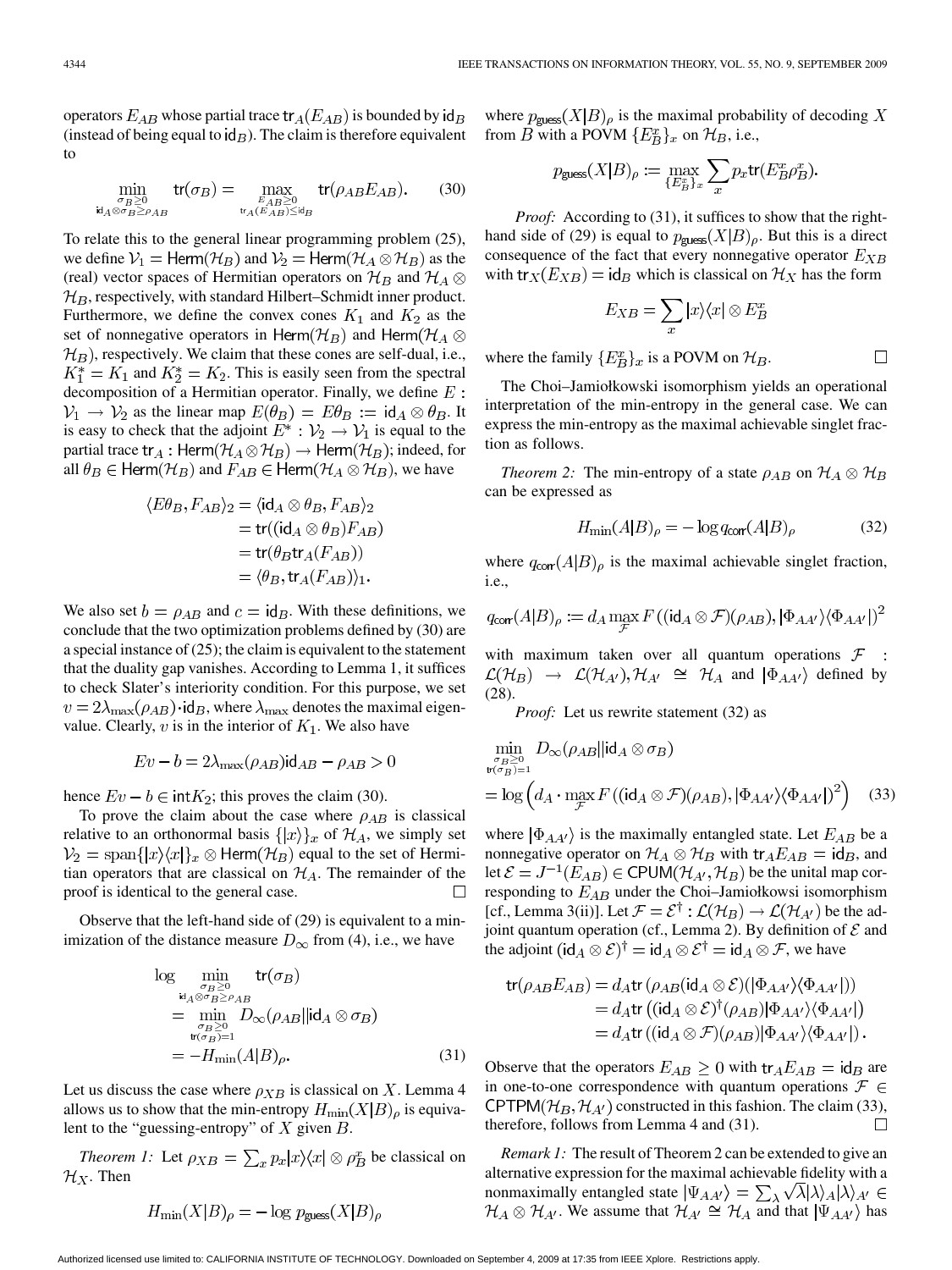maximal Schmidt rank. Let  $\tau_A = \text{tr}_{A'} |\Phi_{AA'}\rangle \langle \Phi_{AA'}|$  be its reduced density operator. Then

$$
\min_{\substack{\sigma_B \geq 0 \\ \text{tr}(\sigma_B)=1}} D_{\infty}(\rho_{AB} || \tau_A^{-1} \otimes \sigma_B)
$$
\n
$$
= \log \max_{\mathcal{F}} F((\text{id}_A \otimes \mathcal{F})(\rho_{AB}), |\Psi_{AA'}\rangle \langle \Psi_{AA'}|)^2 \quad (34)
$$

for any bipartite state  $\rho_{AB}$  on  $\mathcal{H}_A \otimes \mathcal{H}_B$ . Statement (34) follows by substituting  $(\tau_A^{1/2} \otimes id_B)\rho_{AB}(\tau_A^{1/2} \otimes id_B)$  for  $\rho_{AB}$  in (33), using the fact that conjugating with an invertible matrix does not change operator inequalities, and  $\sqrt{d_A} \cdot (\tau_A^{1/2} \otimes id_B)|\Phi_{AA'}\rangle =$  $|\Psi_{AA'}\rangle.$ 

## *B. Proof of the Operational Characterization of*

To obtain the operational characterization of  $H_{\text{max}}$ , we use Theorem 2. Recall the definition of the decoupling accuracy of a bipartite state  $\rho = \rho_{AB}$ , that is

$$
q_{\mathsf{decpl}}(A|B)_{\rho} := d_A \max_{\sigma_B} F(\rho_{AB}, \tau_A \otimes \sigma_B)^2
$$

where  $d_A$  is the dimension of  $\mathcal{H}_A$  and  $\tau_A$  is the completely mixed state on  $\mathcal{H}_A$ . We begin by showing the following lower bound on the decoupling accuracy.

*Lemma 5:* For all bipartite states  $\rho_{AB}$ , we have

$$
2^{H_{\max}(A|B)_{\rho}} \leq q_{\text{decol}}(A|B)_{\rho}
$$

*Proof:* Let  $\rho_{ABC} = |\varphi_{ABC}\rangle\langle\varphi_{ABC}|$  be a purification of  $\rho_{AB}$ , and let  $\mathcal{F} : \mathcal{L}(\mathcal{H}_{C}) \to \mathcal{L}(\mathcal{H}_{A'})$  be a quantum operation that satisfies (cf., Theorem 2)

$$
2^{-H_{\min}(A|C)} = d_A F((\mathrm{id}_A \otimes \mathcal{F})(\rho_{AC}), |\Phi_{AA'}\rangle)^2.
$$

Let  $\rho'_{AA'BB}$  =  $|\varphi'_{AA'BB}\rangle\langle\varphi'_{AA'BB}|$  be a purification of . We then have

$$
2^{H_{\max}(A|B)} = 2^{-H_{\min}(A|C)} = d_A F(\rho'_{AA'}, |\Phi_{AA'}\rangle)^2.
$$
 (35)

However

$$
F(\rho'_{AA'}, |\Phi_{AA'}\rangle) = F(|\varphi'_{AA'BR}\rangle, |\Phi_{AA'}\rangle \otimes |\theta_{BR}\rangle)
$$

for some state  $|\theta_{BR}\rangle$  on  $\mathcal{H}_B \otimes \mathcal{H}_R$ . By the monotonicity of the fidelity, we therefore get

$$
F(\rho'_{AA'}, |\Phi_{AA'}\rangle) \le F(\rho_{AB}, \tau_A \otimes \text{tr}_R |\theta_{BR}\rangle \langle \theta_{BR}|)
$$
  

$$
\le \max_{\pi_P} F(\rho_{AB}, \tau_A \otimes \sigma_B)
$$

where we used the fact that  $\rho'_{AB} = \rho_{AB}$ . Inserting this into (35) gives the claim.  $\Box$ 

The proof of the converse inequality closely follows a derivation in [19]. We include it here for completeness.

*Lemma 6:* For all bipartite states  $\rho_{AB}$ , we have

$$
2^{H_{\max}(A|B)_{\rho}} \geq q_{\text{decpl}}(A|B)_{\rho}
$$

*Proof:* We use the following fact, which is a consequence of the fact that all purifications of a fixed state are related by a unitary transformation on a (possibly extended) ancilla. If  $|\phi_{ABCC'}\rangle$  has a reduced state of the form  $\text{tr}_{CC'}|\phi_{ABCC'}\rangle\langle\phi_{ABCC'}| = \tau_A \otimes \sigma_B$ , where  $\tau_A$  is the completely mixed state on  $\mathcal{H}_A$ , then there exists a unitary  $U_{CC'}$ such that

$$
(\mathrm{id}_{AB} \otimes U_{CC'})|\phi_{ABCC'}\rangle = |\Phi_{AC}\rangle|\theta_{BC'}\rangle \tag{36}
$$

for some state  $|\theta_{BC'}\rangle$  on  $\mathcal{H}_B \otimes \mathcal{H}_{C'}$ , where  $|\Phi_{AC}\rangle$  denotes the fully entangled state on  $\mathcal{H}_A\otimes\mathcal{H}_C$  (without loss of generality, we can assume that  $d_A \leq d_C$ ).

Let  $\sigma_B$  be an arbitrary density matrix on  $\mathcal{H}_B$ . Let  $\rho_{ABC}$  =  $|\psi_{ABC}\rangle\langle\psi_{ABC}|$  be a purification of  $\rho_{AB}$ , where we assume the dimension of  $\mathcal{H}_C$  to be sufficiently large.

According to the definition of the fidelity, there exists a purification  $|\phi_{ABCC'}\rangle$  of  $\tau_A \otimes \sigma_B$  such that

$$
F(\rho_{AB}, \tau_A \otimes \sigma_B) = F(|\psi_{ABC}\rangle|0_{C'}\rangle, |\phi_{ABC C'}\rangle).
$$

Applying the unitary  $U_{CC'}$  from (36) gives

$$
F(\rho_{AB}, \tau_A \otimes \sigma_B) = F(|\psi'_{ABCC'}\rangle, |\Phi_{AC}\rangle|\theta_{BC'}\rangle)
$$

where  $|\psi'_{ABCC'}\rangle = (id_{AB} \otimes U_{CC'})|\psi_{ABC}\rangle|0_{C'}\rangle$  because of the invariance of the fidelity under unitary operations. Using the monotonicity of the fidelity, we conclude that

$$
F(\rho_{AB}, \tau_A \otimes \sigma_B) \leq F(\text{tr}_{BC'}|\psi'_{ABCC'}\rangle\langle\psi'_{ABCC'}|, |\Phi_{AC}\rangle)
$$
  
=  $F((\text{id}_A \otimes \mathcal{F})(\rho_{AC}), |\Phi_{AC}\rangle)$ 

where  $\mathcal{F} : \mathcal{L}(\mathcal{H}_C) \to \mathcal{L}(\mathcal{H}_C)$  is the quantum operation  $\mathcal{F}(\rho) =$  $tr_{C'}(U_{CC'}(\rho\otimes|0\rangle\langle0|_{C'})U_{CC'}^{\dagger})$ . Squaring both sides of the previous inequality, multiplying by  $d_A$ , taking the maximum over all quantum operations, and using Theorem 2 therefore gives

$$
l_A F(\rho_{AB}, \tau_A \otimes \sigma_B)^2 \leq 2^{-H_{\min}(A|C)_{\rho}}.
$$

Since  $\sigma_B$  was arbitrary, we can maximize the left-hand side over all  $\sigma_B$ . The claim then follows from the definitions of  $q_{\text{decpl}}(A|B)_{\rho}$  and  $H_{\text{max}}(A|B)_{\rho}$ .  $\Box$ 

In summary, we have shown the following result.

*Theorem 3:* Let  $\rho_{AB}$  be a state on  $\mathcal{H}_A \otimes \mathcal{H}_B$ , and let  $\tau_A$  be the completely mixed state on  $\mathcal{H}_A$ . Then

$$
H_{\text{max}}(A|B)_{\rho} = \log q_{\text{decpl}}(A|B)_{\rho}
$$

where  $q_{\text{decpl}}(A|B)_{\rho}$  is the decoupling accuracy, defined by

$$
q_{\mathsf{decpl}}(A|B)_{\rho} := d_A \max_{\sigma_B} F(\rho_{AB}, \tau_A \otimes \sigma_B)^2
$$

with the maximum taken over all normalized states  $\sigma_B$  on  $\mathcal{H}_B$ .

#### IV. CONCLUSION

In information theory, entropies are generally interpreted as *measures of uncertainty*. One method to make this interpretation more precise is to establish relations between entropy measures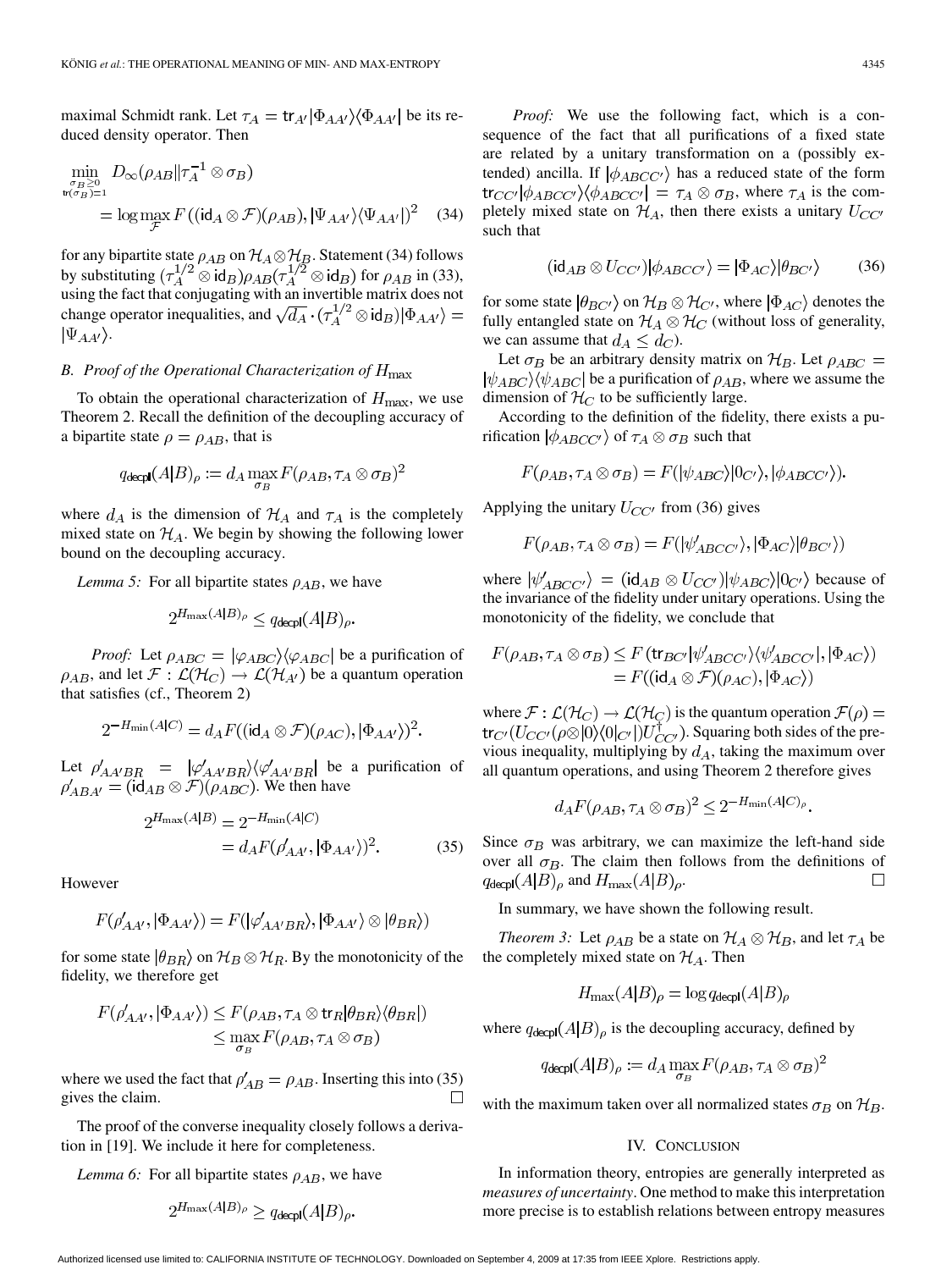| <b>TABLE I</b>                                                                                                                                  |
|-------------------------------------------------------------------------------------------------------------------------------------------------|
| OPERATIONAL INTERPRETATIONS OF (SMOOTH) MIN- AND MAX-ENTROPIES. THE APPROXIMATION ( $\approx$ ) INDICATES THAT EOUALITY HOLDS UP TO AN ADDITIVE |
| TERM OF ORDER $\log \frac{1}{2}$ AND FOR AN APPROPRIATE CHOICE OF THE SMOOTHNESS PARAMETER $\varepsilon'$                                       |

| goal<br>(extremal state)                                                                    | quality of a state $\rho_{AB}$<br>(measured in terms of overlap)                                                                                                                                                                  | amount of extremal states<br>contained in a state $\rho_{AB}$<br>(measured in # of qubits on $A$ )       |
|---------------------------------------------------------------------------------------------|-----------------------------------------------------------------------------------------------------------------------------------------------------------------------------------------------------------------------------------|----------------------------------------------------------------------------------------------------------|
| $\overline{A}$ fully entangled with $\overline{B}$<br>classical $A$ fully determined by $B$ | $\begin{aligned} &-\log q_{\mathsf{corr}}(A B)\\ &-\log p_{\mathsf{guess}}(A B)\end{aligned}\bigg\}\ = H_{\min}(A B)\ \ \bigg \ \ -\ell_{\mathsf{merg}}^{\varepsilon}(A B)\overset{(16)}{\approx}\ -H_{\max}^{\varepsilon'}(A B)$ |                                                                                                          |
| A fully mixed and indep. of $B$<br>classical $A$ uniform and indep. of $B$                  | $\left.\frac{\log q_{\mathsf{decpl}}(A B)}{\log p_{\mathsf{secr}}(A B)}\right\} = H_{\max}(A B)$                                                                                                                                  | $\ell_{\sf decpl}^{\varepsilon}(A B) \stackrel{\text{(15)}}{\approx} H_{\text{min}}^{\varepsilon'}(A B)$ |

and *operational quantities*, that is, quantities that characterize actual information-theoretic tasks.

Here, we consider a general scenario consisting of a (possibly quantum-mechanical) system  $A$  as well as an observer with (quantum or classical) *side information* B. The uncertainty of the observer about the state of system  $A$  then depends on the distribution of these states as well as the correlation between  $A$ and  $B$ .

There are two extreme situations, namely, when  $A$  is completely undetermined and when  $\vec{A}$  is determined. Taking into account the side information  $B$ , these two situations are described as follows.

- 1) The state of A is fully correlated with (parts of)  $B<sup>16</sup>$
- 2) The state of  $\vec{A}$  is uniformly distributed and independent of the side information  $B$ .

Note that in the first case, the requirement is merely that  $A$  is correlated with *parts* of  $B$ . This is because the side information  $B$  may consist of additional information that is unrelated to  $A$ .

For any given state  $\rho_{AB}$ , we may characterize the uncertainty of  $A$  given  $B$  by the distance to these extreme situations. If we take as a distance measure the *overlap* (i.e., the square of the *fidelity*), we retrieve the definitions of  $q_{\text{corr}}(A|B)$  and  $q_{\text{decpl}}(A|B)$  [see (20) and (22), respectively]. Our main results imply that these correspond to  $H_{\text{min}}(A|B)$  and  $H_{\text{max}}(A|B)$ , respectively. We thus conclude that  $H_{\text{min}}(A|B)$  quantifies the closeness to a situation where  $A$  is determined by  $B$ , and, likewise,  $H_{\text{max}}(A|B)$  corresponds to the closeness to a situation where  $\vec{A}$  is independent of  $\vec{B}$  (see second column of Table I).

Given a bipartite state  $\rho_{AB}$ , we may also ask for the number of maximally entangled or completely independent qubits one can extract from  $A$ . Very roughly speaking, this is the idea underlying the definitions of  $\ell_{\text{merg}}^{\epsilon}(A|B)$  and  $\ell_{\text{decpl}}^{\epsilon}(A|B)$ , respectively (see Section I-B for more details, in particular, the interpretation of negative quantities). Remarkably, these quantities are (approximately) given by the smooth entropies  $H_{\text{max}}^{\varepsilon'}(A|B)$ and  $H_{\text{min}}^{\varepsilon'}(A|B)$  (see last column of Table I).<sup>17</sup>

Despite these similarities between the (previously known) operational interpretations summarized in the last column of Table I and those given in the second column (the ones derived

 $16$ In the general case where  $A$  and  $B$  are quantum-mechanical systems, full correlation is akin to maximal entanglement.

 $17$ Note that compared to the discussion of the distance, the role of  $\max$  and min is interchanged.

here), there are at least two fundamental differences. The first is that the new interpretations are exact and, in particular, valid without a smoothness parameter. In contrast, all previously established interpretations only hold up to additive terms of the order  $\log \frac{1}{\epsilon}$ , where  $\epsilon$  is a smoothness parameter (whose meaning is that of an error or failure probability). A second difference is that there does not seem to exist an obvious asymptotic counterpart for our identities. In particular, there are no analogous operational interpretations of the von Neumann entropy.

The results of this paper suggest that studying operationally defined quantities may be a viable approach to identifying relevant single-shot information measures in a multipartite setting. Of particular interest is the conditional mutual information, which has only recently been given an asymptotic interpretation [25].

#### **REFERENCES**

- [1] C. E. Shannon, "A mathematical theory of communication," *Bell Syst. Tech. J.*, vol. 27, pp. 379-423–623-656, 1948.
- [2] S. Verdú and T. S. Han, "A general formula for channel capacity," *IEEE Trans. Inf. Theory*, vol. 40, no. 4, pp. 1147–1157, Jul. 1994.
- [3] R. Renner and S. Wolf, "Smooth Rényi entropy and applications," in *Proc. Int. Symp. Inf. Theory*, 2004, p. 233.
- [4] N. Datta and R. Renner, "Smooth Rényi entropies and the quantum information spectrum," *IEEE Trans. Inf. Theory*, vol. 55, no. 6, pp. 2807–2815, Jun. 2009.
- [5] M. Tomamichel, R. Colbeck, and R. Renner, "A fully quantum asymptotic equipartition property," 2008 [Online]. Available: arXiv:0811.1221
- [6] R. Renner, "Security of quantum key distribution," Ph.D. dissertation, ETH Zurich, Zurich, Switzerland, 2005 [Online]. Available: arXiv.org:quant-ph/0512258
- [7] R. Renner, S. Wolf, and J. Wullschleger, "The single-serving channel capacity," in *Proc. IEEE Int. Symp. Inf. Theory*, 2006, pp. 1424–1427.
- [8] C. H. Bennett, G. Brassard, C. Crépeau, and U. Maurer, "Generalized privacy amplification," *IEEE Trans. Inf. Theory*, vol. 41, no. 6, pp. 1915–1923, Nov. 1995.
- R. König and R. Renner, "Sampling of min-entropy relative to quantum knowledge," 2007 [Online]. Available: arXiv.org:0712.4291
- [10] R. Impagliazzo, L. A. Levin, and M. Luby, "Pseudo-random generation from one-way functions," in *Proc. 21st Annu. ACM Symp. Theory Comput.*, New York, NY, 1989, pp. 12–24.
- [11] M. Horodecki, J. Oppenheim, and A. Winter, "Quantum state merging and negative information," 2005 [Online]. Available: arXiv.org:quant-ph/0512247
- [12] A. Winter and R. Renner, "Single-shot state merging," 2007, unpublished.
- [13] M. Berta, "Single-shot quantum state merging," M.S. thesis, ETH Zurich, Zurich, Switzerland, 2008.